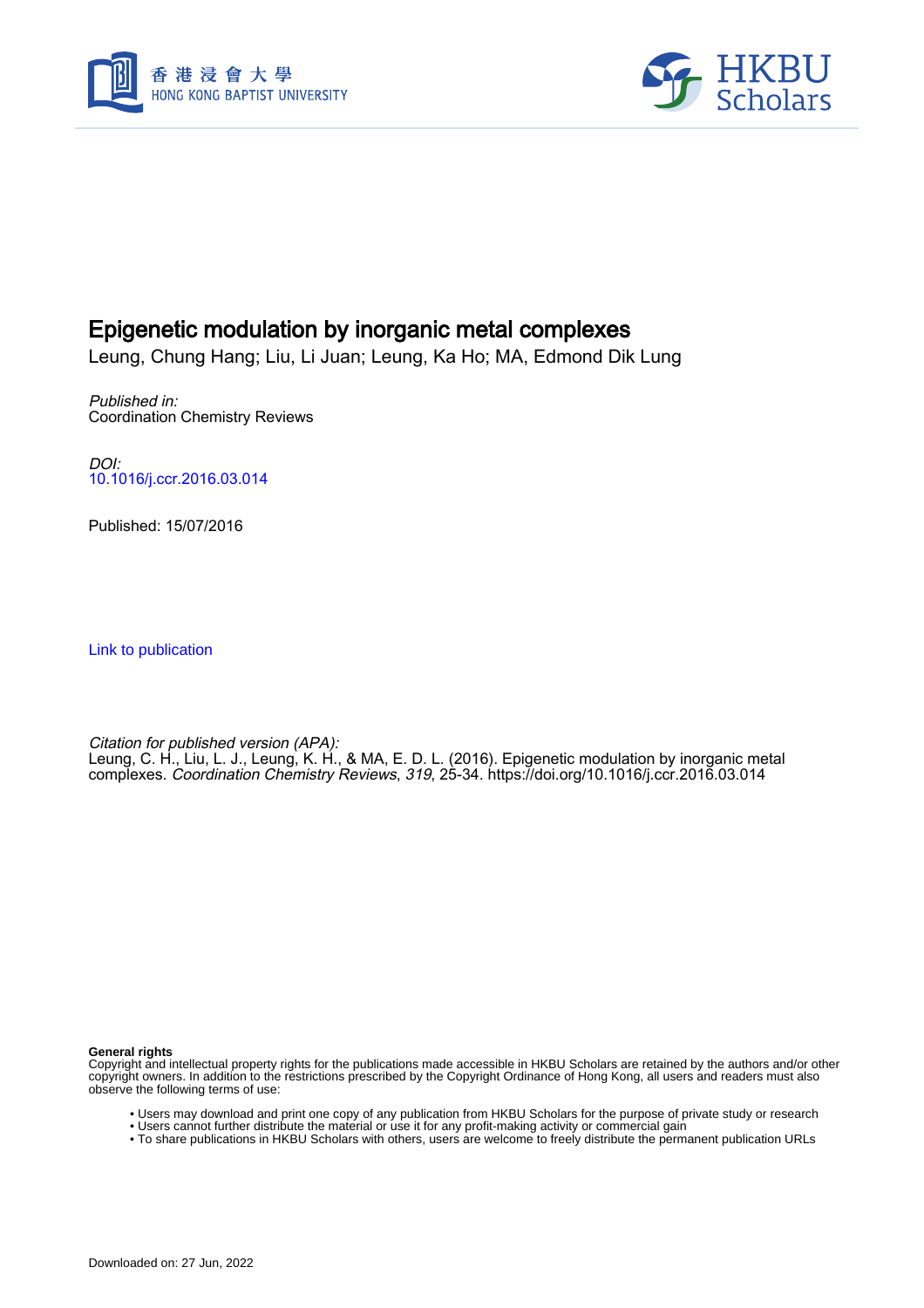### Accepted Manuscript

Title: Epigenetic modulation by inorganic metal complexes

Author: Chung-Hang Leung Li-Juan Liu Ka-Ho Leung Dik-Lung Ma

| PII:           | S0010-8545(16)30052-2                           |
|----------------|-------------------------------------------------|
| DOI:           | http://dx.doi.org/doi:10.1016/j.ccr.2016.03.014 |
| Reference:     | <b>CCR 112227</b>                               |
| To appear in:  | <b>Coordination Chemistry Reviews</b>           |
| Received date: | $31 - 1 - 2016$                                 |
| Revised date:  | 27-3-2016                                       |
| Accepted date: | 28-3-2016                                       |



Please cite this article as: C.-H. Leung, L.-J. Liu, K.-H. Leung, D.-L. Ma, Epigenetic modulation by inorganic metal complexes, *Coordination Chemistry Reviews* (2016), <http://dx.doi.org/10.1016/j.ccr.2016.03.014>

This is a PDF file of an unedited manuscript that has been accepted for publication. As a service to our customers we are providing this early version of the manuscript. The manuscript will undergo copyediting, typesetting, and review of the resulting proof before it is published in its final form. Please note that during the production process errors may be discovered which could affect the content, and all legal disclaimers that apply to the journal pertain.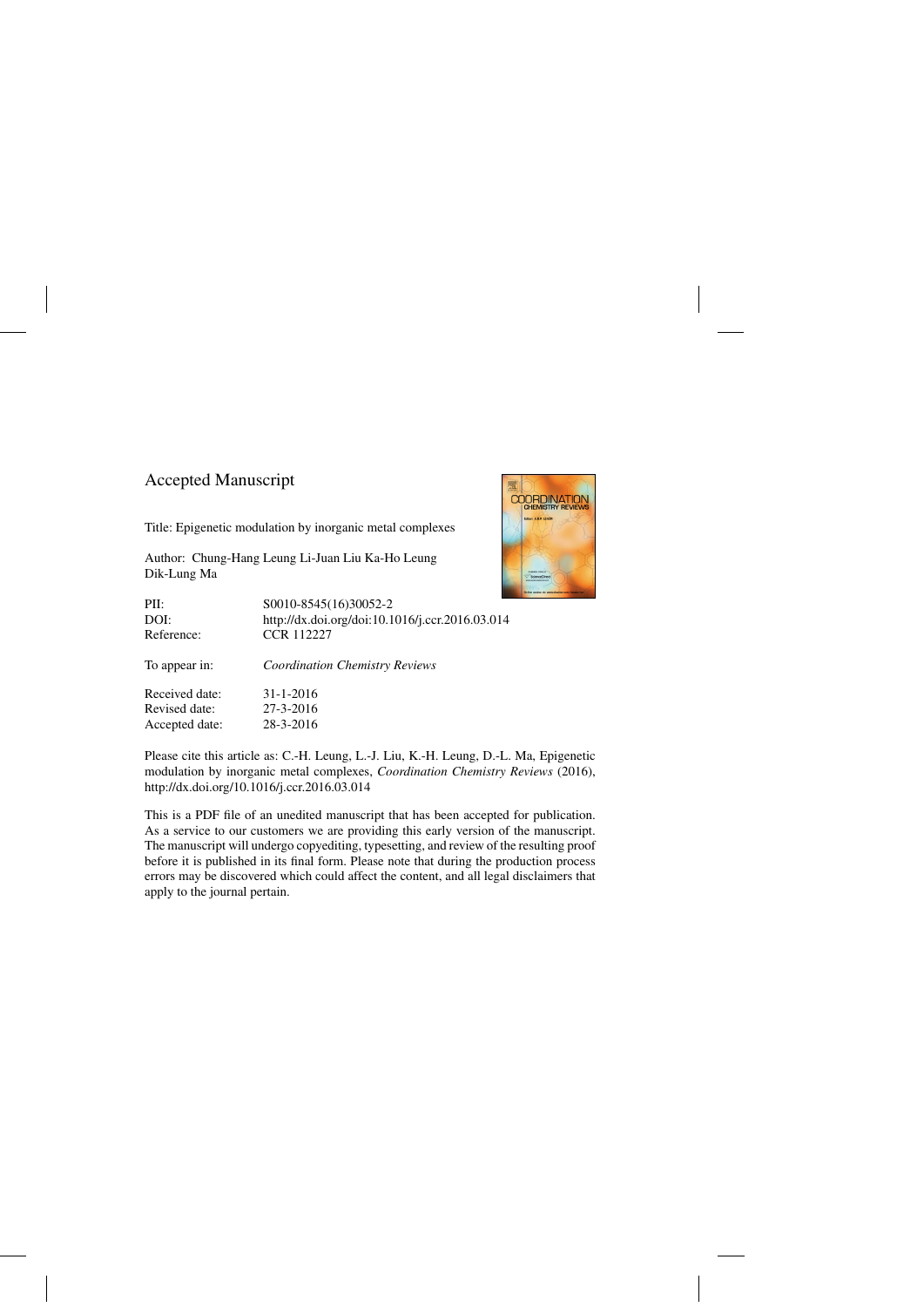Epigenetic modulation by inorganic metal complexes

Chung-Hang Leung<sup>a</sup>\*duncanleung@umac.mo, Li-Juan Liu<sup>a</sup>, Ka-Ho Leung<sup>b</sup>, Dik-Lung Mab\*\*edmondma@hkbu.edu.hk

ng Leung<sup>9</sup>rduncanleung@umac.mo, Li-Juan Liu<sup>9</sup>, Ka-Ho Leung<sup>9</sup>, Dik-<br>
nondma@hkbu.edu.hk<br>
1/ Laboratory of Quality Research in Chinese Medicine, Institute of Chinese Met<br>
Iniversity of Macau, Macao (China)<br>
1/ Laboratory <sup>a</sup>State Key Laboratory of Quality Research in Chinese Medicine, Institute of Chinese Medical Sciences, University of Macau, Macao (China)

**b**Department of Chemistry, Hong Kong Baptist University, Kowloon Tong, Hong Kong (China)

\*State Key Laboratory of Quality Research in Chinese Medicine, Institute of Chinese Medical Sciences, University of Macau, Macao, China.

\*\*Department of Chemistry Hong Kong Baptist University Kowloon Tong, Hong Kong, China.

### Abstract

Epigenetic mechanisms have emerged as key targets for therapeutic intervention. However, while a number of organic small-molecular "epidrugs" have been approved for clinical use, no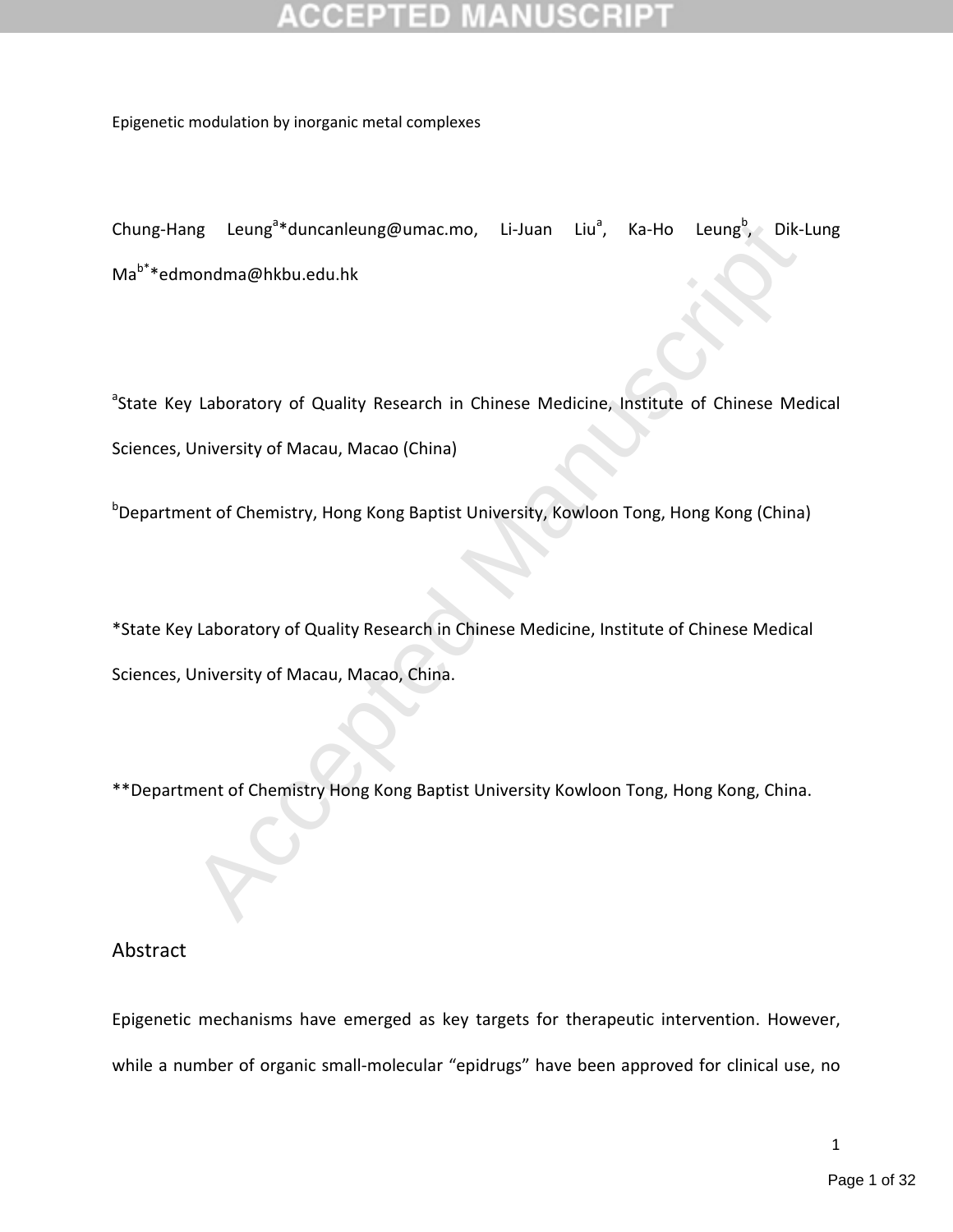metal-based epigenetic modulator have been successfully approved. Metal complexes exhibit a variety of distinct properties that make them viable alternatives to organic molecules as therapeutic agents. In this review, we highlight recent examples of epigenetic modulation by metal complexes, with a view towards showcasing the different mechanisms exploited by metal complexes for targeting either epigenetic marks or epigenetic pathways for potential therapeutic applications.

### Keywords

Transition metal complexes; Epigenetic; Epidrugs; Histone; Chromatin-modifying enzymes

### Abbreviations

eregents. In this reteter, the ingiting release caling the different mechanisms exploited by m<br>plexes, with a view towards showcasing the different mechanisms exploited by m<br>s for targeting either epigenetic marks or epige DNMTs DNA methyltransferase enzymes; R arginine; K lysine; S serine; T threonine; HATs histone acetyl transferases; HDACs histone deacetylases; lncRNAlong noncoding RNA; aza-dC5-aza-20-deoxycytidinedecitabine or Dacogen; PCAsN-substituted 2 pyridinecarbothioamides; NCPnucleosome core particle; SW480human colon carcinoma cell; CH1human ovarian cancer cell; A549human lung cancer cell; QED<sub>w</sub><sup>mo</sup>maximum information content; RAPTA-C[(**η**<sup>6</sup>-ρcymene)Ru(1,3,5-triaza-7-phosphaadamantane)Cl<sub>2</sub>]; RAED-C[( $\eta^6$ -p-cymene)Ru(ethylene-diamine)Cl]PF<sub>6</sub>; ICP-MSinductively-coupled plasma mass spectrometry; SECsize exclusion chromatography; SHL superhelix location; QM/MM quantum mechanical/molecular mechanical; KP1019 indazolium trans-[tetrachlorobis(1H-indazole)ruthenate(III); HRPC hormone refractory prostate cancer; VA valproic acid; ACHP cis cis trans-diaminedichlorodihydroxy-platinum(IV); AA ascorbic acid; SAHA suberoylanilide hydroxamic acid; HDACis HDAC inhibitors; mal malonic acid malSAHA malonic acid-derivatized SAHA; A2780P cisplatin-sensitive ovarian cancer cell lines; NHDF normal human dermal fibroblast cells; JAHA Jay Amin hydroxamic acid; SubH suberoyl-bis-hydroxamic acid; *t*Bu<sub>2</sub>bpy 44'-di-tert-butyl-22'-bipyridine; UV ultraviolet; Vis visible A2780cisR cisplatin-resistant A2780 cells; Ph phenyl; Cp cyclopentadiene; MCF7 human breast adenocarcinoma cell; A431 epidermoid carcinoma cell; HeLa human cervical cancer cells; A375 human malignant melanoma cell; B16F1mouse musculus skin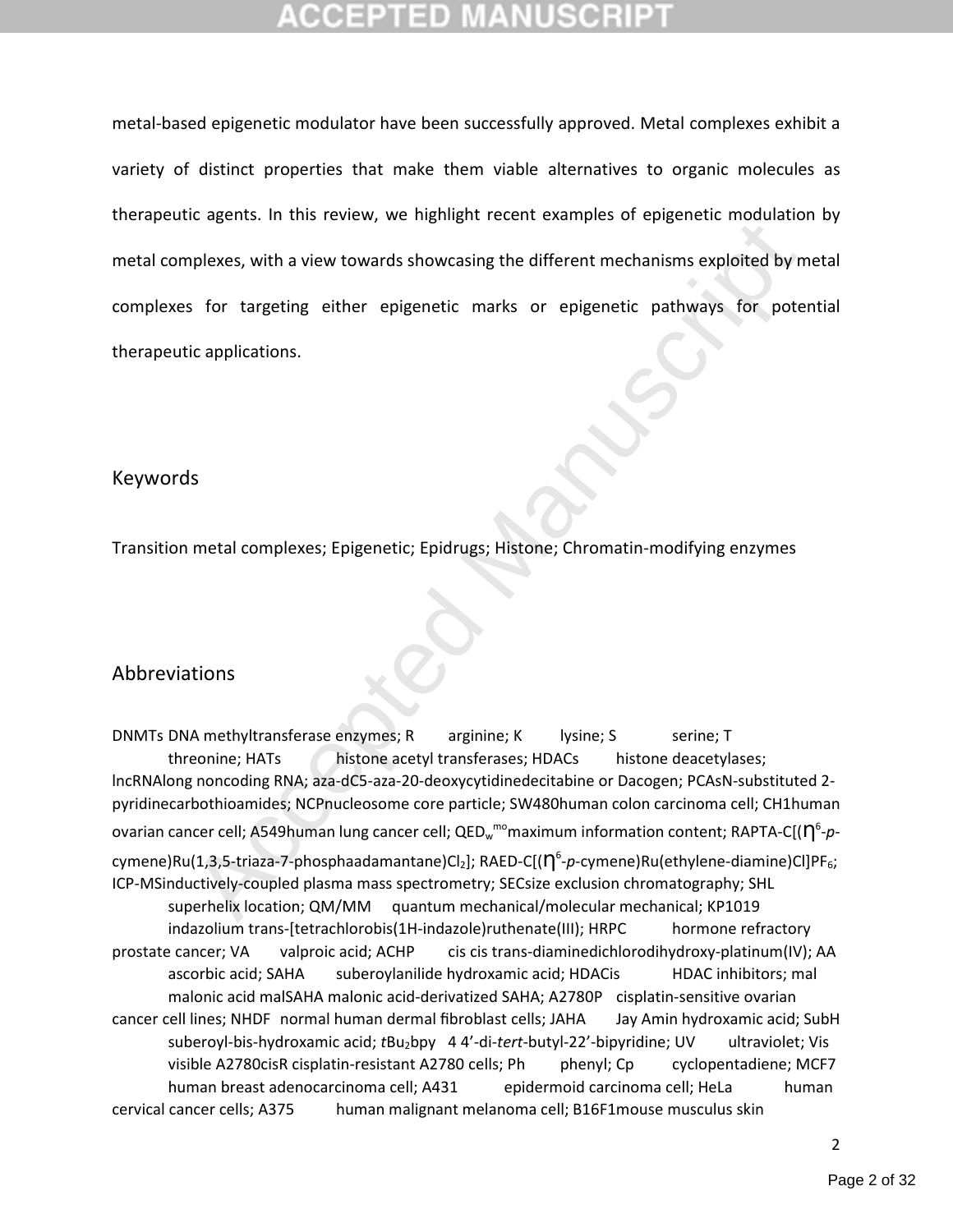melanoma cell; TSA trichostatin A; MDA-MB-231 human caucasian breast adenocarcinoma cell; BRDs bromodomains; BET bromodomain and extra-terminal domain; P-TEFb positive transcription elongation factor; H4AcK4 tetra-acetylated lysine histone 4 peptide; ECM extracellular matrix; JMJD Jumonji C domain-containing; H3K9me3histone H3 trimethyl lys9; piq 1phenylisoquinoline; dmobpy 4 4'-dimethoxy-2 2'-bipyridine.

1. Introduction

Epigenetic modulation has emerged as a promising strategy for the treatment of human diseases, particularly cancer.

Recently, a number of metal-based epigenetic modulators have been identified.

Metal complexes can target histones or epigenetic modification enzymes.

modulation has emerged as a promising strategy for the treatment of human diseases,<br>
reancer.<br>
remember of metal-based epigenetic modulators have been identified.<br>
plexes can target histones or epigenetic modification enzy Many transition metal complexes have been used throughout history for the diagnosis and treatment of a wide variety of disorders [1-5]. The unique properties of transition metal complexes, such as their structural diversity, interesting photochemical and photophysical properties, and their ability to form specific interactions with biomolecules, make them versatile alternatives to organic small molecules for drug discovery [6-10]. Alternatively, metal complexes have also been used as functional scaffolds for the development of sensory probes [11-15].

Structurally, metal complexes consist of a metal center surrounded by a number of organic or inorganic ligands via coordination bonds. Metal complexes can adopt a large range of structural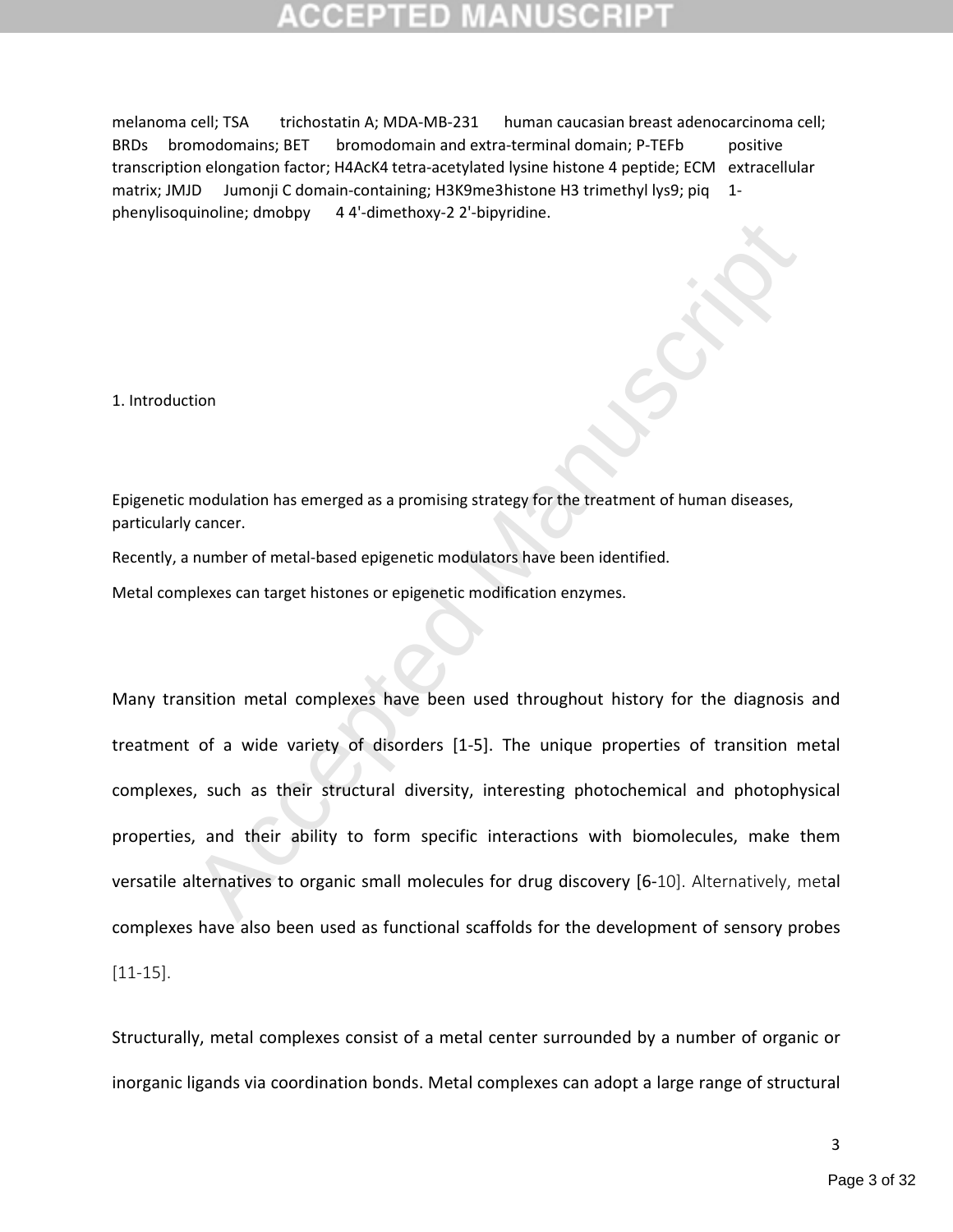types, including octahedral or square-planar geometries, which are unavailable to purely organic small molecules. This feature can allow metal complexes to sample regions of chemical space within biomolecules that cannot be accessed by organic compounds. Additionally, metal complexes can perform ligand exchange reactions with biological molecules, forming covalent adducts that can perturb cellular function. Importantly, the lability of metal-ligand bonds can be tuned by the choice of metal ion, its oxidation state, and auxiliary ligands. Finally, metal complexes can coordinate ligands that are themselves biologically active, leading to dual function or even synergistic effects between the metal ion and the ligand.

mr sionisticated state tambe be decessed by organic compounds. Additionary, in<br>can perform ligand exchange reactions with biological molecules, forming cove<br>at can perturb cellular function. Importantly, the lability of me The most famous examples of metal-based drugs are the platinum anticancer compounds [16], such as cisplatin and its analogues, which have been approved for the treatment a number of human cancers. The archetypical platinum drugs target DNA via covalent interactions, forming DNA cross-links that trigger cellular apoptosis. However, this relatively non-specific mode of action can lead to side effects due to damage to normal cells; furthermore, resistance to platinum drugs can often be developed. This has stimulated the development of other types of metal complexes that act via alternative modes of action, in order to both reduce adverse effects as well as to bypass existing mechanisms of anticancer drug resistance.

Epigenetic modulation refers to changes in chromatin structure that affect how genes are expressed, but are independent of DNA sequence. In recent years, the discovery that epigenetic dysfunction may be implicated in the pathogenesis of various human diseases has opened up new avenues for potential therapeutic intervention. However, only a few examples of metal complexes targeting epigenetic marks or pathways have been reported. In this review, we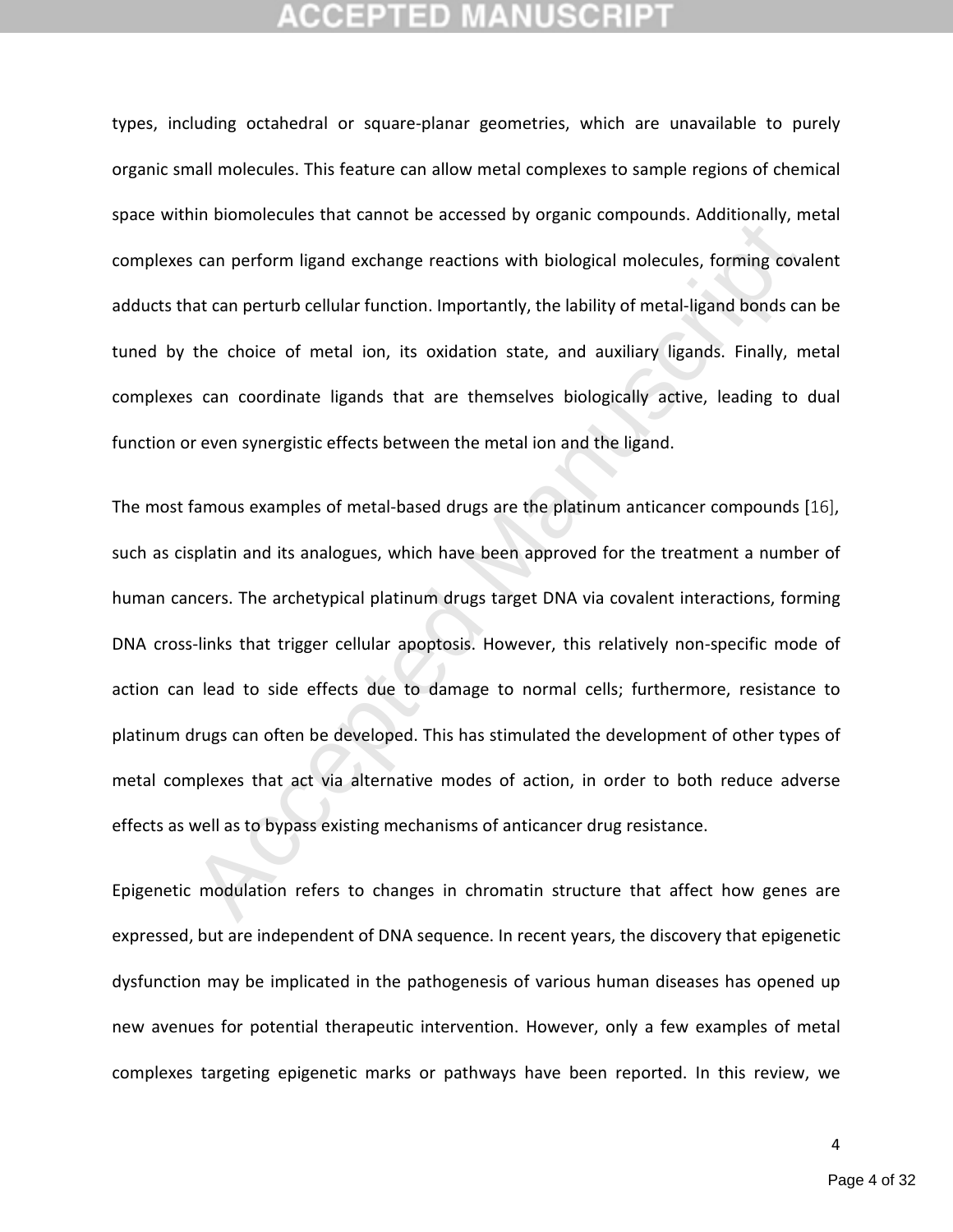Experience of this hadden independent increases in the increase of the section of the best<br>also properties explore the extended Manuscript of the section of the section of the section<br>transition of the metal complexes in t highlight recent examples of epigenetic modulation by metal complexes to illustrate the potential that inorganic compounds can have in this area. This is an emerging discipline, and to our knowledge, no review of this nature has yet been published in the literature. This review aims not to be exhaustive, but intends to showcase recent examples of metal complexes that can target epigenetic pathways via various mechanisms for potential therapeutic applications. Broadly speaking, the metal complexes in this review target epigenetic pathways via three distinct mechanisms. In the first mechanism, the metal complex acts as a "chaperone" for a bioactive ligand that is subsequently released upon activation within the cell. Having released the ligand, the metal moiety itself may also possess bioactivity. In the second approach, a metal complex with labile ligands is able to form covalent adducts with DNA or proteins involved with epigenetic regulation. In the third mechanism, kinetically-inert metal complexes interact noncovalently with epigenetic targets. Broader reviews in the general area of inorganic medicinal chemistry have been recently published by the groups of Sadler [17], Megger [18], Sheldrick [19], Che [20], Gasser [21], Hartinger [22], Ott [23], Barton [24] and others [25-27].

### 2. Mechanisms of epigenetic modulation

In eukaryotes, nuclear DNA and histone proteins are intimately intertwined in a macromolecular structure known as chromatin. The basic functional module of chromatin is the nucleosome, which is structure consisting of a 147-base pair long DNA sequence wrapped around a heterooctameric histone complex. Two of each histone proteins H2A, H2B, H3, and H4 constitute an octamer. Histone proteins play a vital role in the organization and packaging of eukaryotic DNA [28].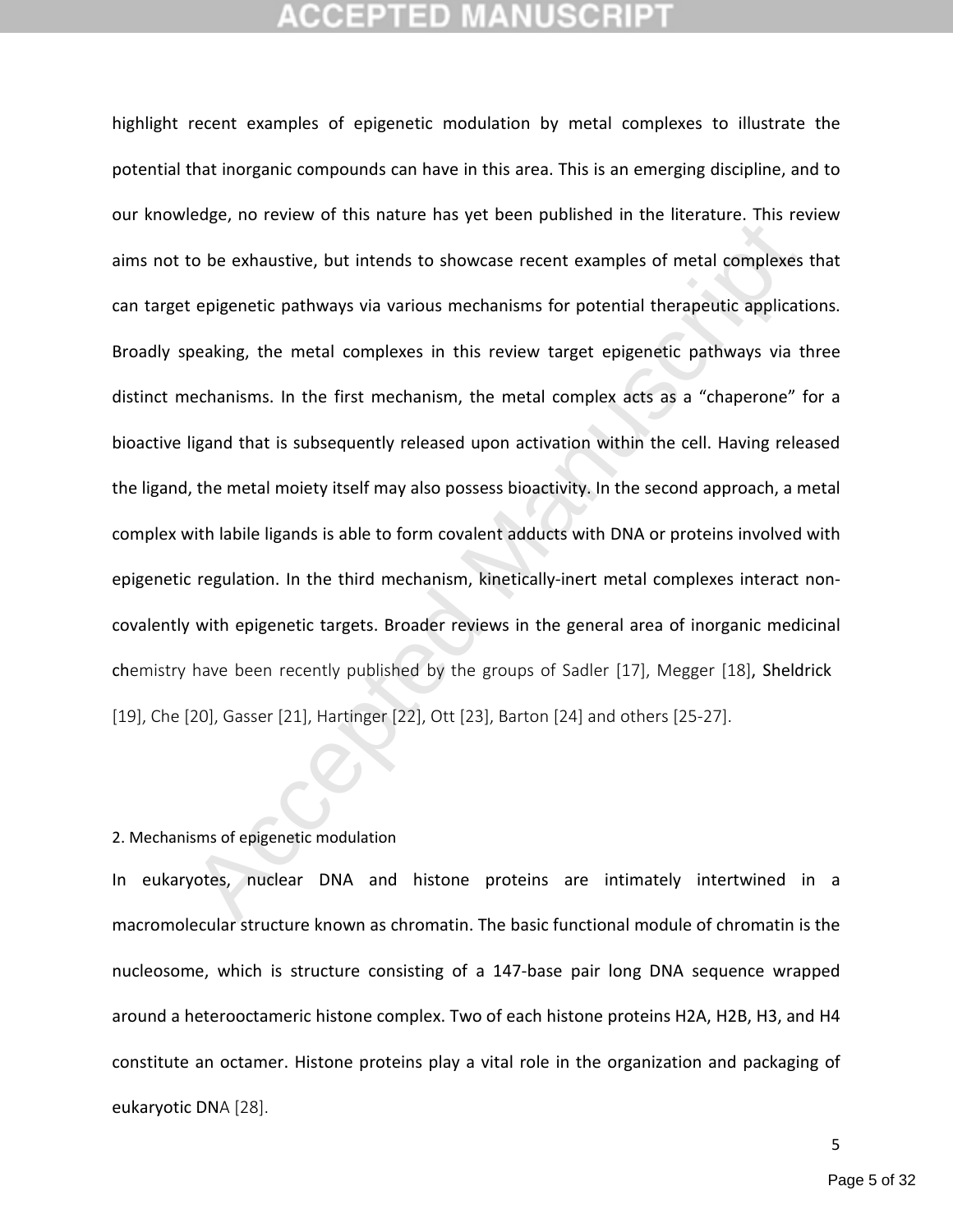by added (by epigenetic "writer" enzymes) and removed (by epigenetic "era<br>in a tightly choreographed manner. The major epigenetic mechanisms are<br>on and hydroxymethylation, as well as various histone modifications [29-32]<br>a The term "epigenetics" loosely describes heritable modifications to chromatin that affect gene expression without involving changes in the DNA sequence, although no consensus definition of epigenetics has been universally agreed upon [29]. Modifications to both DNA and histones are continually added (by epigenetic "writer" enzymes) and removed (by epigenetic "eraser" enzymes) in a tightly choreographed manner. The major epigenetic mechanisms are DNA methylation and hydroxymethylation, as well as various histone modifications [29-32]. In differentiated mammalian cells, the principal epigenetic tag found in DNA is the covalent attachment of a methyl group to the C5 position of cytosine residues in CpG dinucleotides [33, 34]. Cytosines other than those in CpG can also be methylated in undifferentiated stem cells, and that this methylation is also crucial for gene regulation [35]. A family of DNA methyltransferase enzymes (DNMTs) are implicated in de novo DNA methylating activity and differential maintenance. DNMT1 functions in the replication complex to recognize hemimethylated DNA and to add methyl groups in the corresponding CpG site to newly formed daughter DNA strands [33, 36].

Histone modifications include the methylation of arginine (R), the methylation, acetylation, ubiquitination and sumoylation of lysine (K), and the phosphorylation of serine (S) and threonine (T) [37]. Recent advances in the field have determined that lysine acetylation and methylation are key epigenetic modulator marks for transcriptional activation or repression [38]. Histone acetylation has been implicated in the control of chromatin condensation, DNA repair and replication [39]. Levels of acetylation are controlled by the competing activities of two enzymatic families: the histone acetyl transferases (HATs) that 'write' acetylation sites and the histone deacetylases (HDACs) that 'erase' acetylation sites. Recently, long noncoding RNAs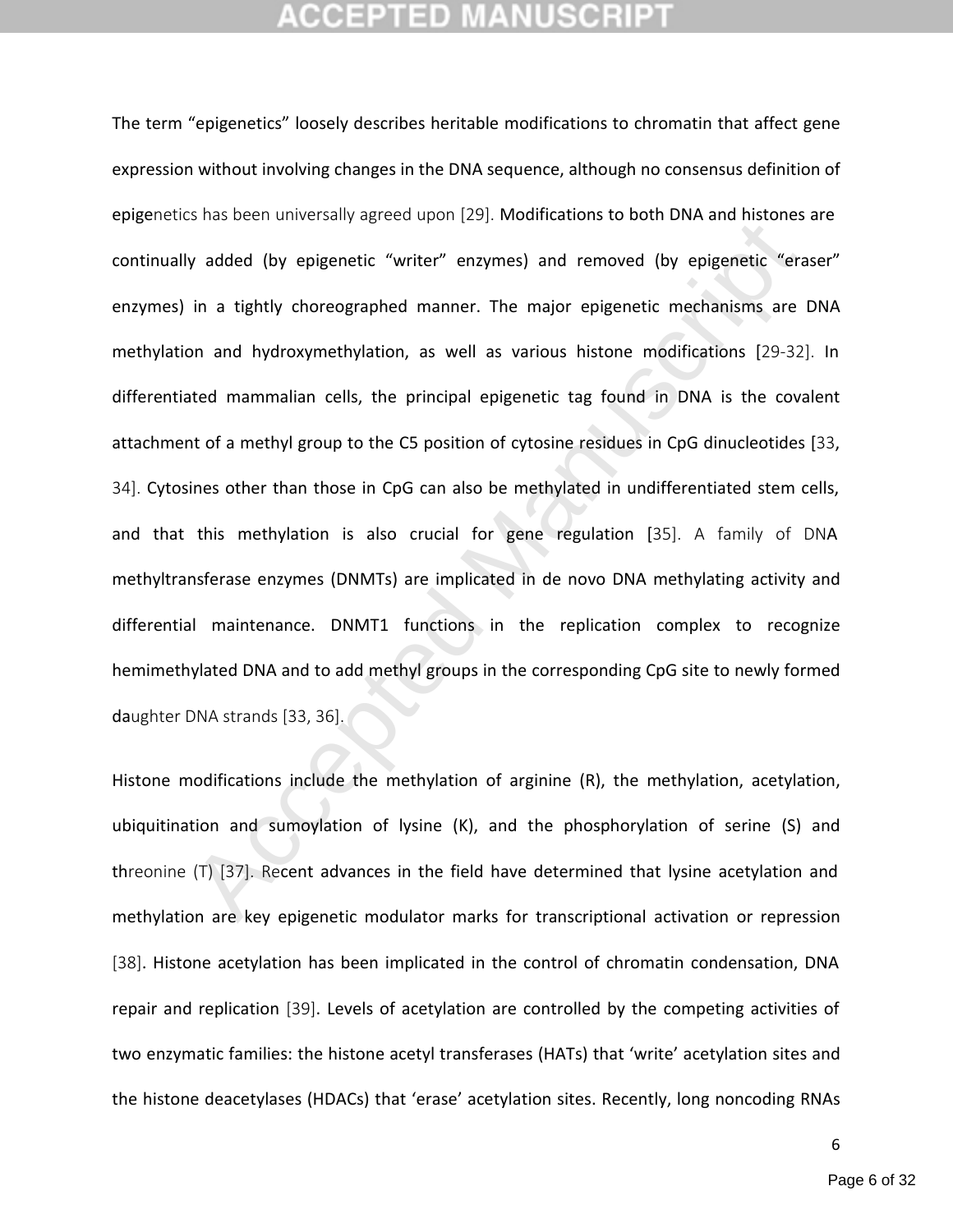## TED

(lncRNAs, defined as RNAs > 100 nucleotides in length) have become a new paradigm for epigenetic regulation [30, 40] due to their roles in imprinting and X-chromosome inactivation [41].

rases, including cancer, heart disease, diabetes, and mental illnesses are influence<br>
c mechanisms, and epigenetic therapy offers a potential way to influence the<br>
directly [42-44]. A number of these so-called "epidrugs" h Many diseases, including cancer, heart disease, diabetes, and mental illnesses are influenced by epigenetic mechanisms, and epigenetic therapy offers a potential way to influence those pathways directly [42-44]. A number of these so-called "epidrugs" have reached clinical trials or even been approved for the treatment of cancer. Notable examples include 5-azacytidine (Vidaza) and 5-aza-20-deoxycytidine (known as aza-dC, decitabine or Dacogen), which are DNMT1 inhibitors approved for the treatment of myelodysplastic syndromes (MDS), and suberoylanilide hydroxamic acid (SAHA, also known as vorinostat or Zolinza) or romidepsin, HDAC inhibitors approved for the treatment of advanced cutaneous T-cell lymphoma. However, to our knowledge, no metal-based epigenetic modulator has yet been approved for clinical use.

The following sections discuss examples of metal complexes that have been reported to either target histones directly, or enzymes that modify chromatin. We intend to showcase the various mechanisms that have been exploited by researchers in the design of metal-based epigenetic modulators in order to achieve their desired biological functions.

### 3. Metal complexes targeting histones

Ruthenium complexes have emerged as promising alternatives to platinum-based drugs due to their potent activities against various cancers and favorable pharmacokinetic properties [45]. In 2013, a series of organometallic anticancer compounds based on ruthenium(II) and osmium(II)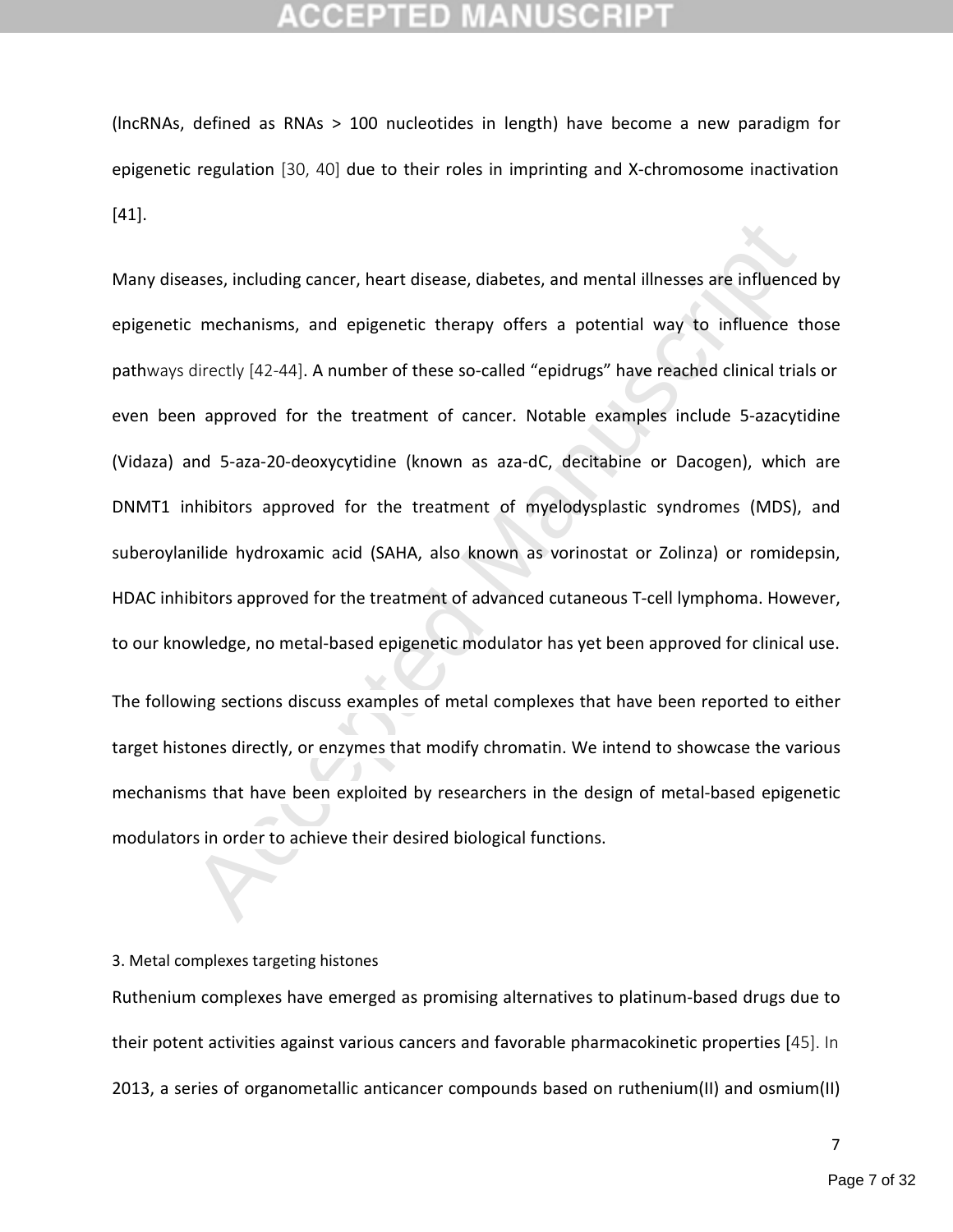complexes bearing *N*-substituted 2-pyridinecarbothioamides (PCAs) were developed by Hartinger and co-workers (Fig. 1) [46]. Interestingly, while the isolated ligands have shown gastric activity as mucosal protectants in vivo [47], the coordination of these ligands into a metal complex led to the formation highly active anticancer compounds. The ruthenium(II) complex **1A** hydrolyzed more rapidly in aqueous solution compared with osmium complex **1B**, which is consistent with the osmium center's greater kinetical stability compared with ruthenium. Once hydrolyzed, both complexes were stable over pH 1.74–11.62. Notably, their stability to hydrochloric acid suggested that they could withstand the acidic milieu of the stomach.

EVALUATE THE THE CONTROLLED INTO THE THE INTERNATION CONTROLLED THE CONTROLLED THE PROPORTION INCIDENT UP IN THE THE THE THE THE THE THE THE THE CONTROLLED THE THE THE CONTROLLED CONTROLLED CONTROLLED CONTROLLED CONTROLLED Crystallographic studies of complexes **1A**, **3A**, **1B**, and **3B** with the nucleosome core particle (NCP) were conducted, which showed that the Os(II) complexes **1B** and **3B** possessed identical binding sites with the histone octamer. Both complexes formed adducts with His-106 on H2B in a similar fashion to RAPTA-C. H2B His-79 was the second binding site that was situated in a cleft between two halves of the nucleosome with substantial numbers of hydrophobic histone groups, and the third binding site was located at the histone dimer-dimer and dimer-tetramer interfaces of the octamer and may thus influence the dynamics of chromatin. Meanwhile, the two Ru(II) complexes **1A** and **3A** exclusively formed adducts on the histone proteins at the second and third binding sites.

The cytotoxicity of complexes **1A**–**6B** was further evaluated in human colon carcinoma SW480, human ovarian cancer CH1 and human lung cancer A549 cell lines. Notably, the complexes were most active in the cisplatin-resistant, P-glycoprotein-overexpressing SW480 cells as well as in the CH1 cell line. Complexes containing the *N*-phenyl, *N*-4-fluorophenyl and *N*-mesityl ligands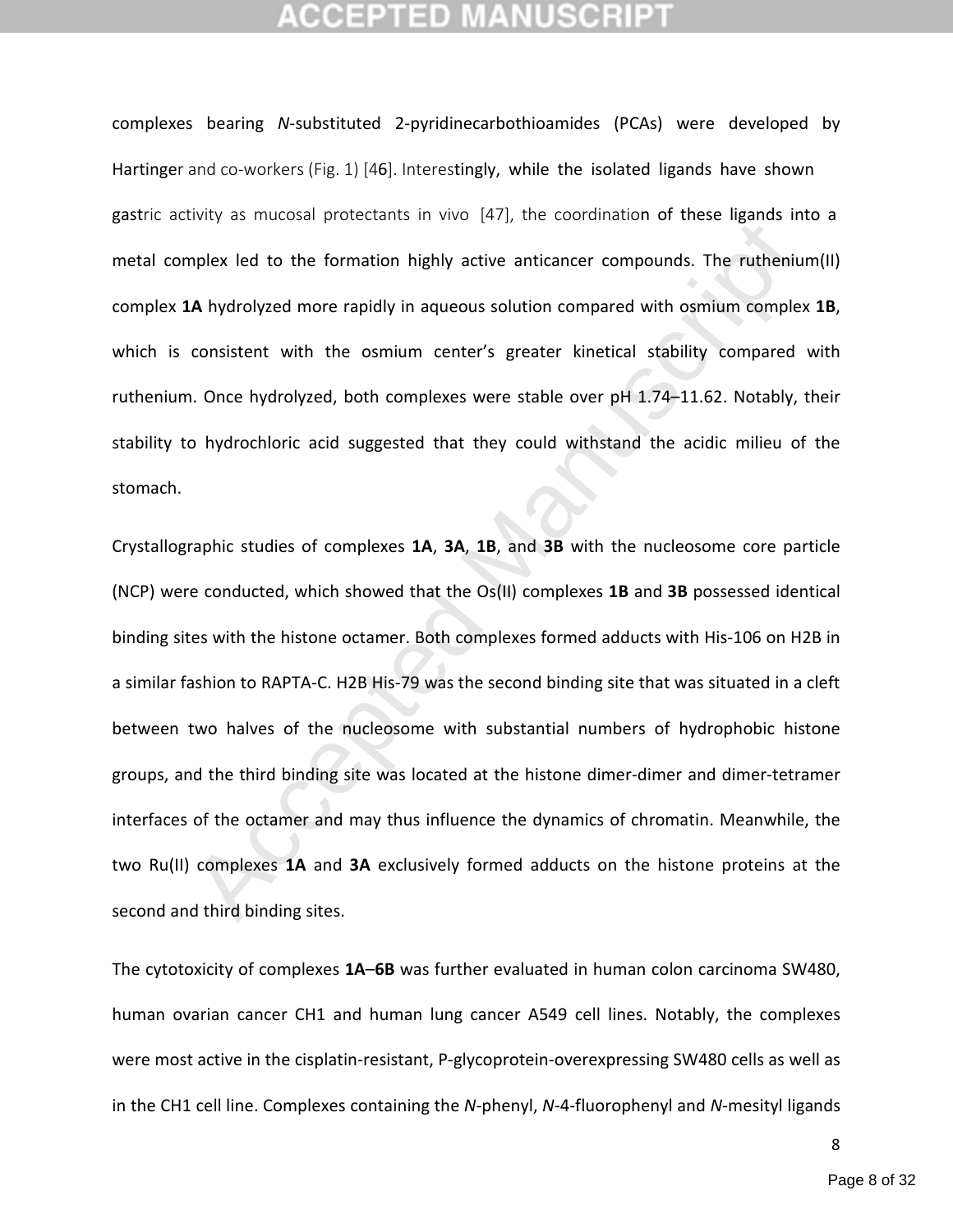Accept to the stretch structures of numeric structures of the stretch structures of the stretch structures and complexes. Finally, computational assessment of the druglikeness of exponential of complexes using the weighte showed the strongest antiproliferative activity towards CH1 and SW480 cells with  $IC_{50}$  values lower than 8  $\mu$ M, but also moderate cytotoxic effect in A549 cells with IC<sub>50</sub> values between 14 to 30 µM. Comparison of Ru(II) and Os(II) congeners showed that neither series were consistently superior. Furthermore, the cytotoxicity activity of the complexes was associated with the lipophilicity of complexes. Finally, computational assessment of the druglikeness of the synthesized complexes using the weighted quantitative estimate of drug-likeness based on maximum information content (QEDw<sup>mo</sup>) methodology suggested that these compounds displayed similar druglikeness compared with known anticancer drugs.



**1A:**  $M = Ru$ ,  $R' = H$ ,  $R'' = H$ ; **2A**: M = Ru, R' = H, R" = OH; **3A:**  $M = Ru$ ,  $R' = H$ ,  $R'' = F$ ; **4A**:  $M = Ru$ ,  $R' = CH_3$ ,  $R'' = CH_3$ ; **5A**:  $M = Ru$ ,  $R' = H$ ,  $R'' = morpholiny!$ ; **6A**:  $M = Ru$ ,  $R' = H$ ,  $R'' = benzoyl$ ; **1B**:  $M = Os$ ,  $R' = H$ ,  $R'' = H$ ; **2B:**  $M = Os$ ,  $R' = H$ ,  $R'' = OH$ ; **3B**:  $M = Os$ ,  $R' = H$ ,  $R'' = F$ ; **4B**:  $M = Os$ ,  $R' = CH_3$ ,  $R'' = CH_3$ ; **5B**:  $M = Os$ ,  $R' = H$ ,  $R'' = morpholinyl$ ; **6B**:  $M = Os$ ,  $R' = H$ ,  $R'' = benzoyl$ ;

Fig. 1. Chemical structures of ruthenium complexes **1A**–**6B** and osmium complexes **1B**–**6B** [46].

In 2014, Davey and co-workers studied the biological mechanisms of two prototypical ruthenium-arene compounds: the non-cytotoxic antimetastasis compound [(η 6 -*p*cymene)Ru(1,3,5-triaza-7-phosphaadamantane)Cl<sub>2</sub>] 7 (RAPTA-C) and the relatively cytotoxic anti-primary tumor compound [(η 6 *p*-cymene)Ru(ethylene-diamine)Cl]PF<sup>6</sup> **8** (RAED-C) (Fig. 2) [48]. **7** forms adducts with histone proteins, while **8** preferentially targets the DNA of chromatin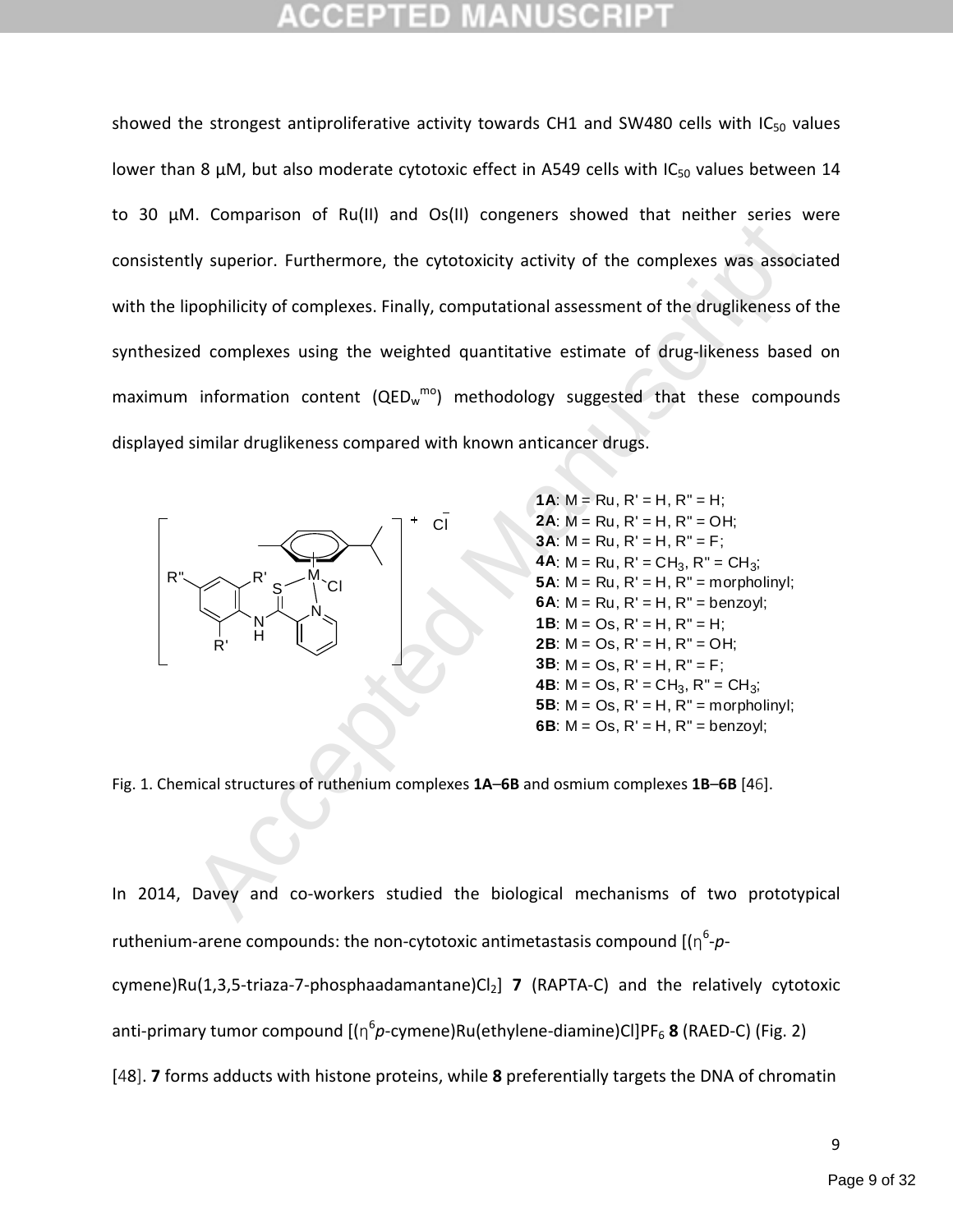[49]. An inductively-coupled plasma mass spectrometry (ICP-MS) study of **7** and **8** in cancer cells showed that of the chromatin-bound adducts, most of **7** was located with the protein component, while the majority of **8** was associated with the DNA component. In size exclusion chromatography (SEC)-ICP-MS experiments, **7** and **8** were revealed to react with the NCP to yield stable adducts with association constants of 2.3 X 10<sup>5</sup> M<sup>-1</sup> and 6.7 X 10<sup>5</sup> M<sup>-1</sup>, respectively. However, **8** reacted three times faster than **7** and formed 71% of adducts with DNA, whereas **7** formed 85% adducts with histone proteins.

r, when the majority of **o** tasts associated which the overestigraphy (SEC)-ICP-MS experiments, 7 and 8 were revealed to react with the NC<br>e adducts with association constants of 2.3 x 10<sup>5</sup> M<sup>-1</sup> and 6.7 x 10<sup>5</sup> M<sup>-1</sup>, re A nuclease digestion DNA footprinting assay with both naked DNA and NCPs revealed that **8** selectively formed adducts with guanine nucleotides with a preference for GG sites, suggesting that electrostatic attraction might be a contributing factor for reactivity, as observed for simple metal hydrates. On the other hand, the weak binding of **7** to DNA prevented the identification of strong footprints except at the termini and a single site at SuperHelix Location (SHL) ±1.5. Xray crystallography analysis of NCP-**7** complexes revealed that **7** adducted to the NCP at three sites, involving bivalent coordination to glutamate, histidine and lysine side chains of the histone proteins. Treatment of NCP crystals with **8** also resulted in adduct formation at two different histone sites. The first site (histone glutamate) is also common to **7**, but the second involved adducts with DNA. Hybrid quantum mechanical/molecular mechanical (QM/MM) calculations indicated that bulky phosphaadamantane ligand of **7** was a key factor that determined the histone/DNA site selectivity preference between the two complexes.

Interestingly, the apoptosis and cell cycle profiles between cells treated cisplatin, **7** or **8** were markedly distinct, as demonstrated by a multivariate analysis method. Surviving cells recover more rapidly after treatment with **7** or **8** compared with cisplatin. **8** was more toxic towards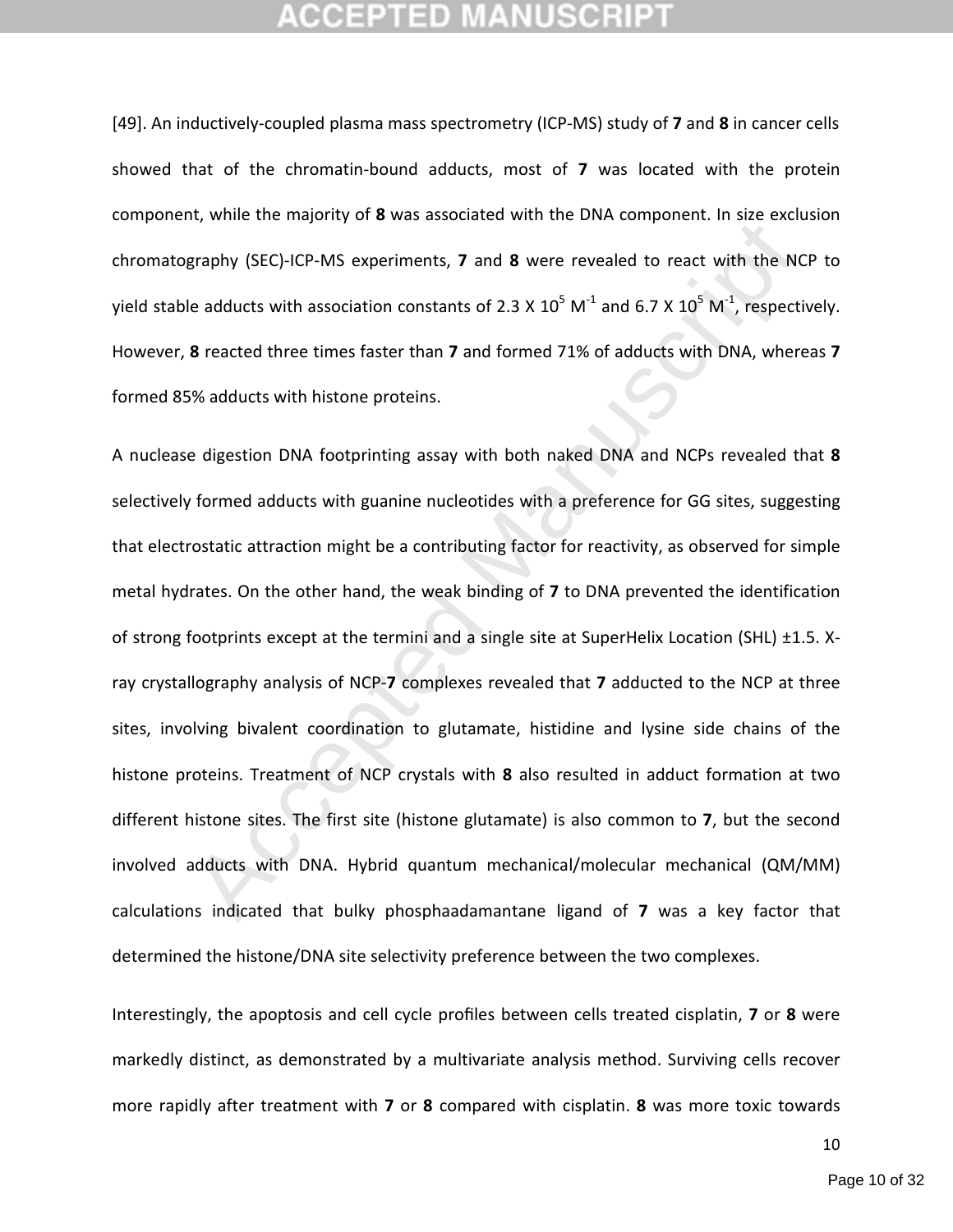A2780 cells (IC<sub>50</sub> = 4.5 µM) and cisplatin-resistant crA2780 (IC<sub>50</sub> = 6.8 µM) cells than **7** (IC<sub>50</sub> = 247 and 507 µM, respectively). Additionally, **7** was more effective than **8** at inducing G2/M-phase arrest. Importantly, while cisplatin was 14-fold less potent against cisplatin-resistant crA2780 cells relative to A2780 cells, **7** and **8** displayed only a slight degree of cross-resistance, at 2.1 fold and 1.5-fold, respectively.

Botanicy, where copies and 8 displayed only a slight degree of cross-resistance, at<br>two to A2780 cells, 7 and 8 displayed only a slight degree of cross-resistance, at<br>5-fold, respectively.<br>Was important because it demonstr This study was important because it demonstrated that control over the biomolecular targets of ruthenium-arene agents can be tuned simply by replacement of a single ligand. Switching the ethylenediamine ligand of the [Ru-cymene-Cl]<sup>+</sup> scaffold to phosphaadamantane (and Cl<sup>-</sup>) transformed selectivity from primarily targeting DNA to targeting chromatin proteins. Additionally, the ability of **7** and **8** to recognize both chemical and structural features of nucleosomes could potentially allow them to target epigenetic weak points of cancer cells.



Fig. 2. Chemical structures of **7** (RAPTA-C) and **8** (RAED-C) [48].

KP1019 [indazolium trans-[tetrachlorobis(1H-indazole)ruthenate(III)] **9** (Fig. 3) shows promising anticancer activity against colorectal tumor cells both *in vitro* and *in vivo* [50]. The mechanism of action of KP1019 has been linked with DNA damage, induction of cell cycle delay, and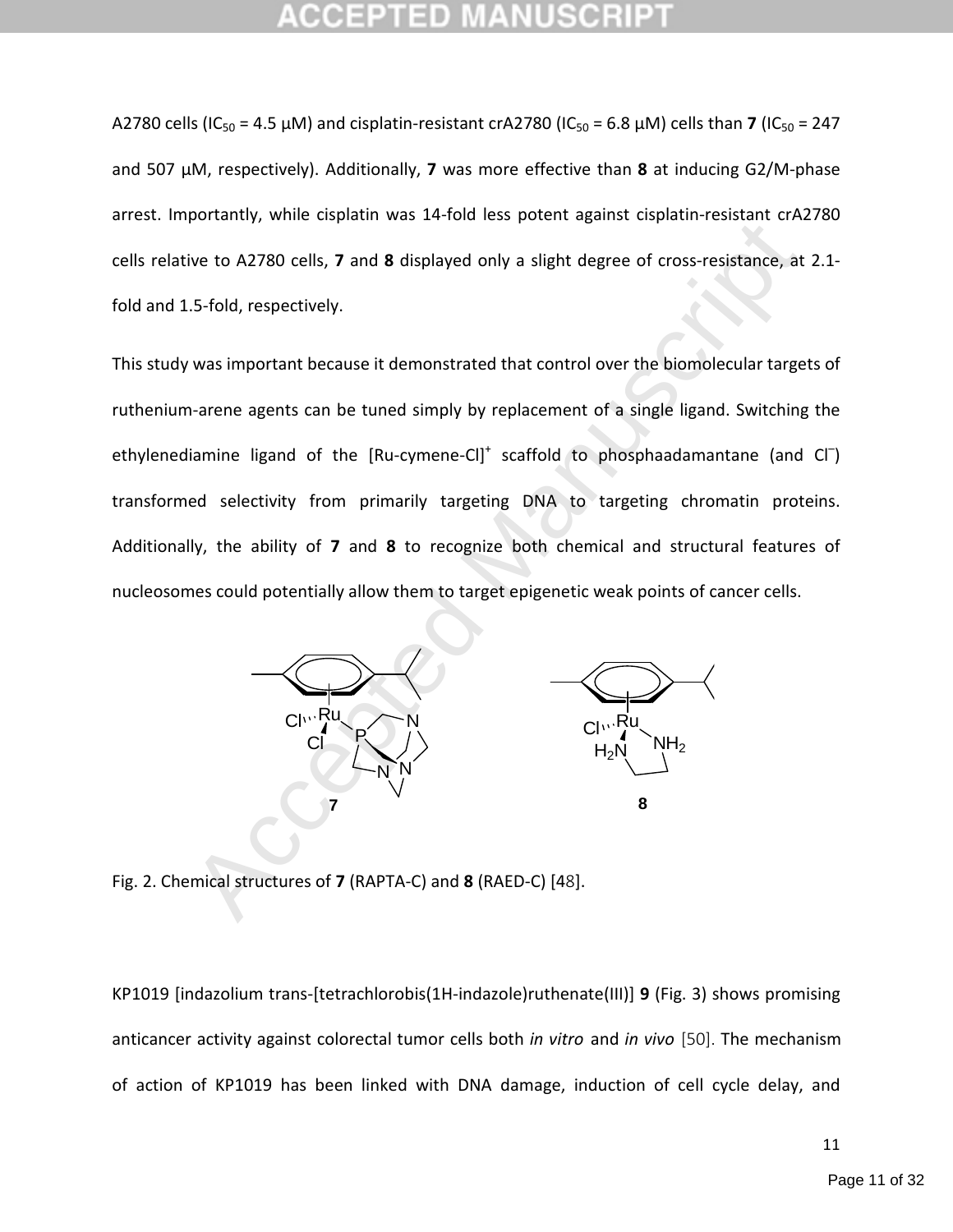Accept the molecular target of MPTEF 1591 MTEE May be distributed to give missions in<br>all DNA and interact with histone H3, but without affecting acetylated H4K8 in v<br>ore, various histone H3 mutants, particularly histone apoptosis [51, 52]. However, the exact molecular targets(s) of K P1019 had been unclear. Recently, Tomar and co-workers utilized *Saccharomyces cerevisiae* as a model organism to elucidate the molecular target of KP1019 [53]. KP1019 was revealed to eject histones from nucleosomal DNA and interact with histone H3, but without affecting acetylated H4K8 *in vitro*. Furthermore, various histone H3 mutants, particularly histone tail mutants, showed enhanced sensitivity to the antiproliferative activities of KP1019. As histone tails play an important role in maintaining nucleosome structure, these results suggest that KP1019 exerts its effect by further destroying nucleosome structure in these mutants. In normal cells, H3K56 is acetylated during DNA damage repair [54]. The markedly increased sensitivity of the H3K56A mutant to KP1019 suggests that this drug causes DNA damage, consistent with previous reports. This study is significant because it provides a possible epigenetic mechanism by which the well-known anticancer drug KP1019 can exert its antiproliferative effects.



**9** Fig. 3. Chemical structure of **9** (KP1019) [53].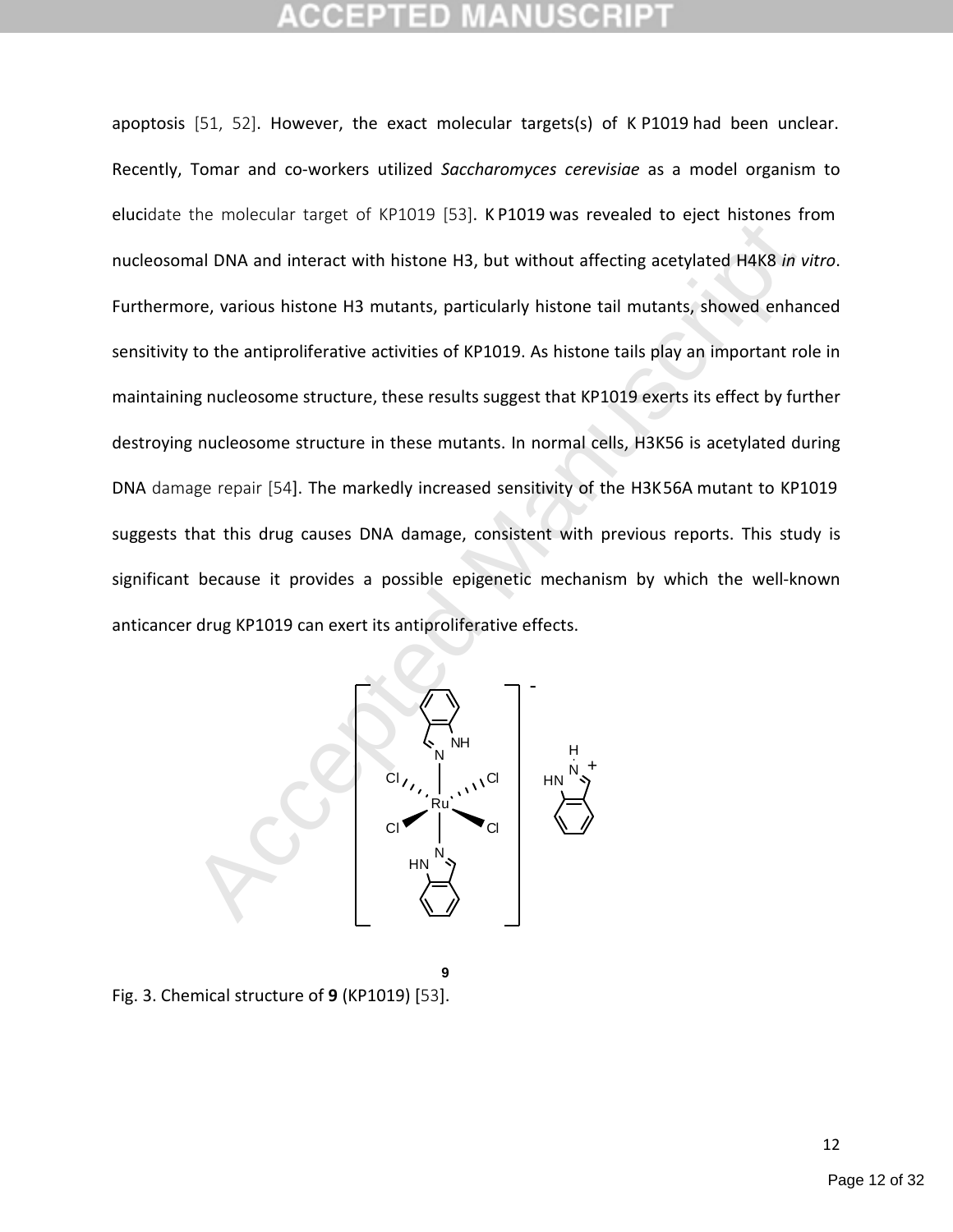# TED

### 4. Metal complexes targeting chromatin-modifying enzymes

### 4.1. Histone deacetylases (HDACs)

ere toxic side effects to normal cells [55]. Octahedrally-coordinated platinum<br>
Is have lower toxicity but can be reduced intracellularly to platinum(II) to rec<br>
toxicity [56-58]. The kinetic inertness of the Pt(IV) center Despite its use as a first-line antitumor agent against different types of cancer, cisplatin can exert severe toxic side effects to normal cells [55]. Octahedrally-coordinated platinum(IV) compounds have lower toxicity but can be reduced intracellularly to platinum(II) to recover their cytotoxicity [56-58]. The kinetic inertness of the Pt(IV) center allows those complexes to bypass many of the problems associated with cisplatin and its analogues [59]. Furthermore, carboxylate ligands can be easily incorporated into the octahedral Pt(IV) scaffold to further modulate the lipophilicity, stability, redox behavior, and biological activity of the prodrugs [60]. Satraplatin, an analogue of cisplatin that contains two acetate ligands in the axial positions, has entered Phase III clinical trials for the treatment of the patients with hormone refractory prostate cancer (HRPC) [61].

Valproic acid (VA), a commonly-used antiepileptic and anticonvulsant drug in the clinic, has recently been identified as one of the short-chain fatty acid class of HDAC inhibitors [62, 63]. Similar with other HDAC inhibitors, VA exerts its anticancer effects in the control of biological processes in cell cycle arrest, cell apoptosis, metastasis, angiogenesis, differentiation, and senescence [64, 65]. Based on the structure of satraplatin, Tang, Shen and co-workers proposed in 2012 that VA could be used as ligand of a Pt(IV) complex to form a satraplatin-like Pt(IV)−VA (VAAP, complex **10**) prodrug (Fig. 4) [66]. In the design of this complex, VA are used as axial ligands, trans to one another, so that these ligands are released upon reduction to Pt(II). VAAP was synthesized by the reaction of cis,cis,trans-diaminedichlorodihydroxy-platinum(IV)  $[Pt(NH<sub>3</sub>)<sub>2</sub>Cl<sub>2</sub>(OH)<sub>2</sub>$ , ACHP] with VA. A HDAC inhibition activity assay revealed that the inhibition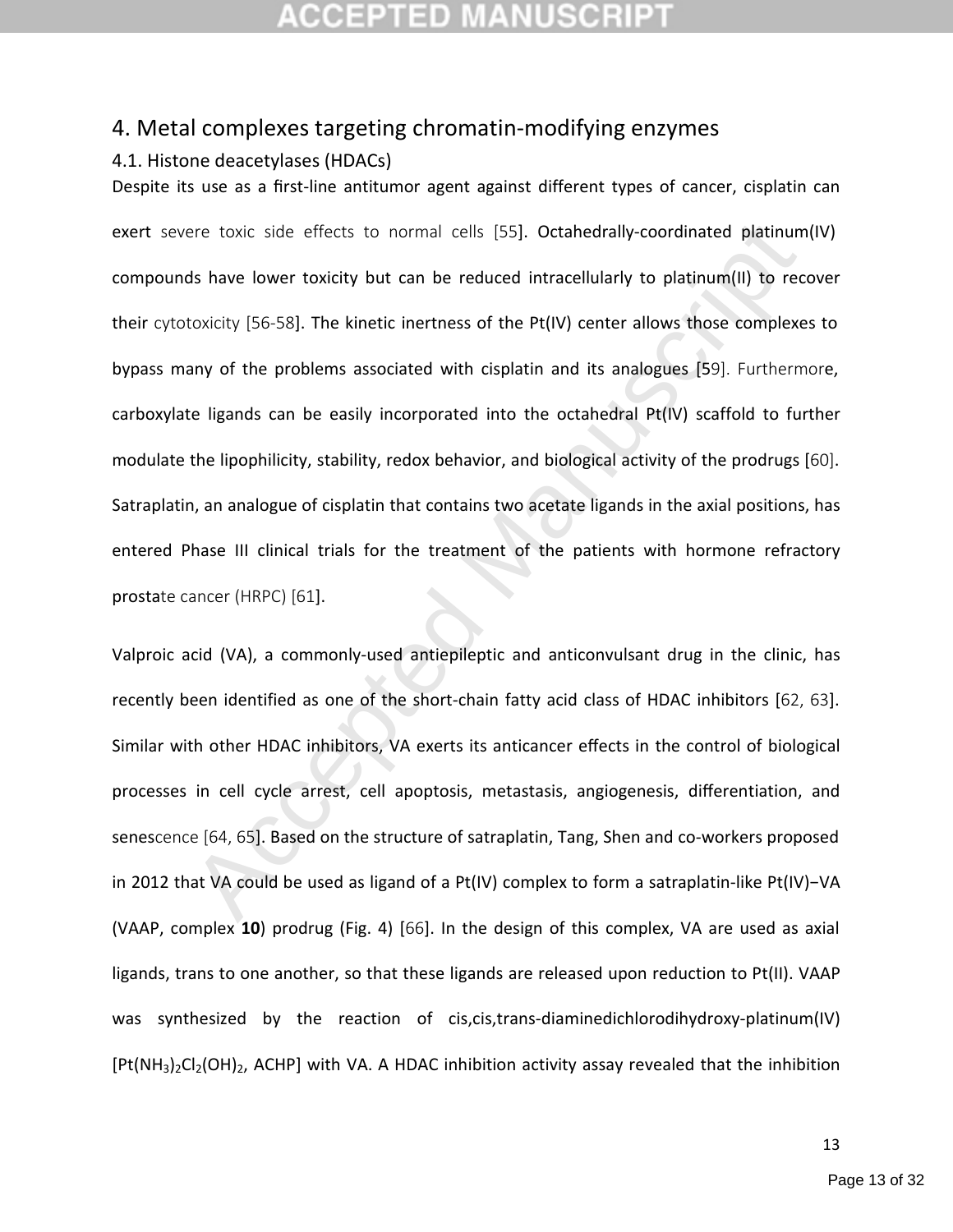## GEPTED

of HDAC activity by VAAP could be dramatically increased when VAAP was first treated with the reducing agent ascorbic acid (AA). This indicates that the reduction of VAAP to platinum(II) by AA results in the release of free VA, leading to the inhibition of HDAC activity. Additionally, this result also suggests that the Pt(II) ion does not interfere with HDAC inhibition by VA.

In the telectoc of the Pry, Icading to the initiation of HDAC detrity, Maditohany,<br>suggests that the Pt(II) ion does not interfere with HDAC inhibition by VA<sub>i</sub>.<br>Wed low micromolar cell growth inhibition rate against a pa VAAP showed low micromolar cell growth inhibition rate against a panel of four tumor cell lines, human lung carcinoma A549 (IC<sub>50</sub> = 0.15 µM), human breast cancer BCap37 (IC<sub>50</sub> = 0.20 µM), human ovarian carcinoma SKOV-3 (IC<sub>50</sub> = 0.17  $\mu$ M) and human hepatocellular carcinoma HepG2 cell lines (IC<sub>50</sub> = 0.14  $\mu$ M). Importantly, the potency of VAAP was superior to ACHP, VA or a mixture of ACHP and VA, indicating that the combination of the Pt(IV) complex with the VA ligands was essential for enhanced cytotoxicity. Notably, VAAP was even more potent compared with cisplatin. Cellular distribution studies suggested that VAAP could efficiently bind to a cell membrane owing to its hydrophobicity, and then further enter into the cytosol. In the nucleus, the increase of histone acetylation by VA could loosen histone−DNA interactions, allowing the binding of the Pt(II) complex to DNA. Therefore, the synergy of the Pt(II) complex and VA could explain VAAP's high cytotoxicity. *In vivo*, VAAP significantly inhibited tumor growth in an A549 tumor xenograft model as compared with ACHP, and also caused no effects on mice body weights and nephrotoxicity, in contrast to ACHP. This study illustrates an important advantage of metal complexes, in that bioactive ligands can be easily attached to the metal scaffold, leading to the possibility of additive or even synergistic effects in the cell. One aspect of this study was that a direct comparison between the cytotoxicity of VAAP and a mixture of VAAP's reduction products, i.e. cisplatin and VA, was not performed, so the actual extent of synergism contained within the molecule seems to be unclear. Additionally, there was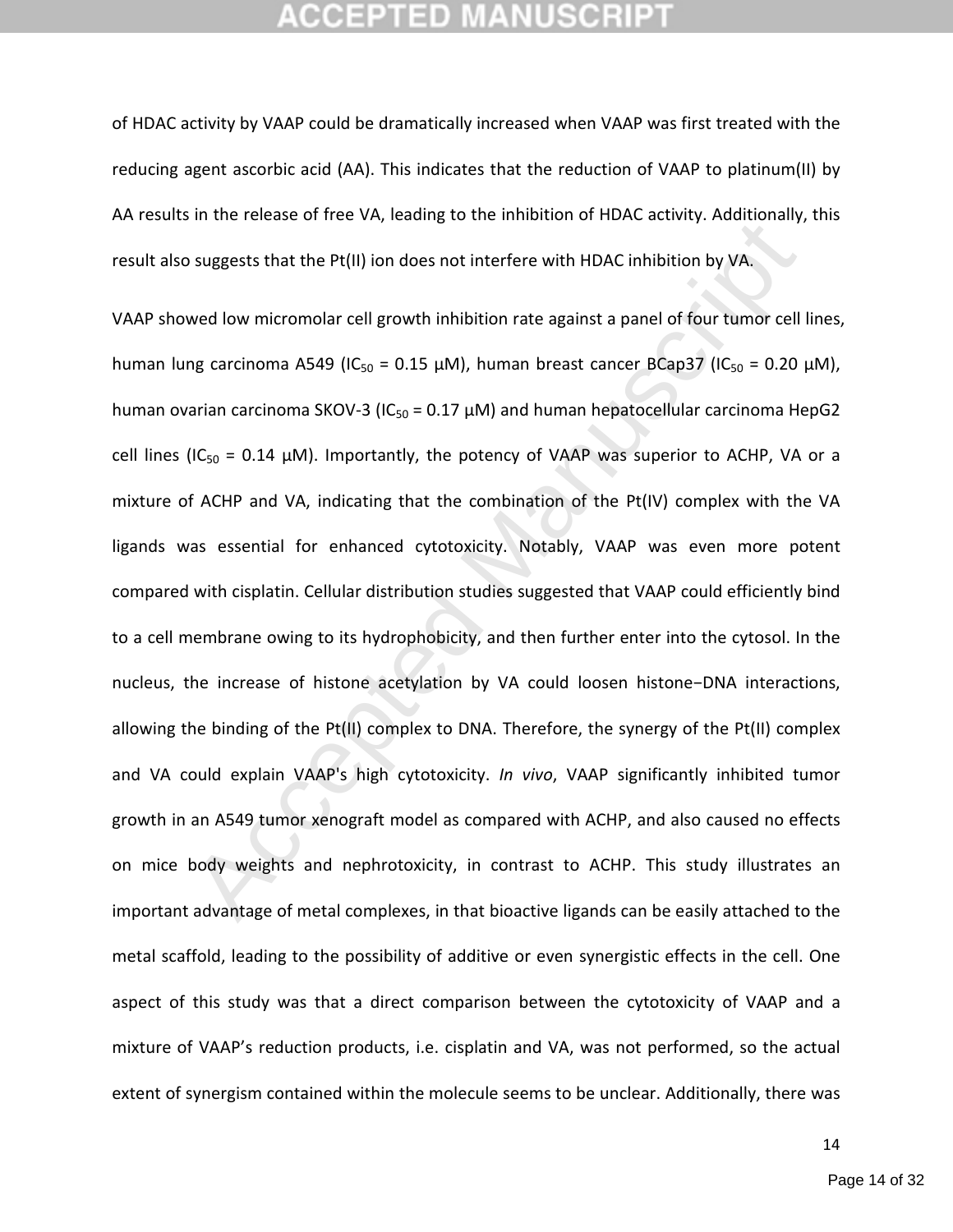no direct evidence in the study that showed that VAAP was reduced in the intracellular environment. The fact that VAAP showed significantly less HDAC inhibitory activity in nuclear extracts compared to AA-pretreated VAAP suggests that the crucial reduction process may represent rate-limiting step in the activation of this compound in cells.



Fig. 4. Chemical structures of ACHP and **10** (VAAP) [66].

SAHA is a HDAC inhibitor approved for clinical use by FDA to treat numbers of hematological and solid tumors [67, 68]. Crystal structures of human HDACs with SAHA bound show that the hydroxamic acid moiety coordinates with the active-site zinc ion [69]. Several HDAC inhibitors (HDACis) have thus been designed that are comprised of a metal-binding group, a linker domain that occupies a narrow channel and a cap group which interacts with residues on the enzyme surface.

In 2009, Marmion and co-workers attached a malonic acid (mal)-derivatized SAHA analogue, malSAHA, to a Pt(II) complex (Fig. 5) [64]. The *cis*-[Pt(II)(NH<sub>3</sub>)<sub>2</sub>(malSAHAH<sub>-2</sub>)] **11** (where malSAHAH<sub>-2</sub> is the doubly-deprotonated form of malSAHA) was found to bind to and unwind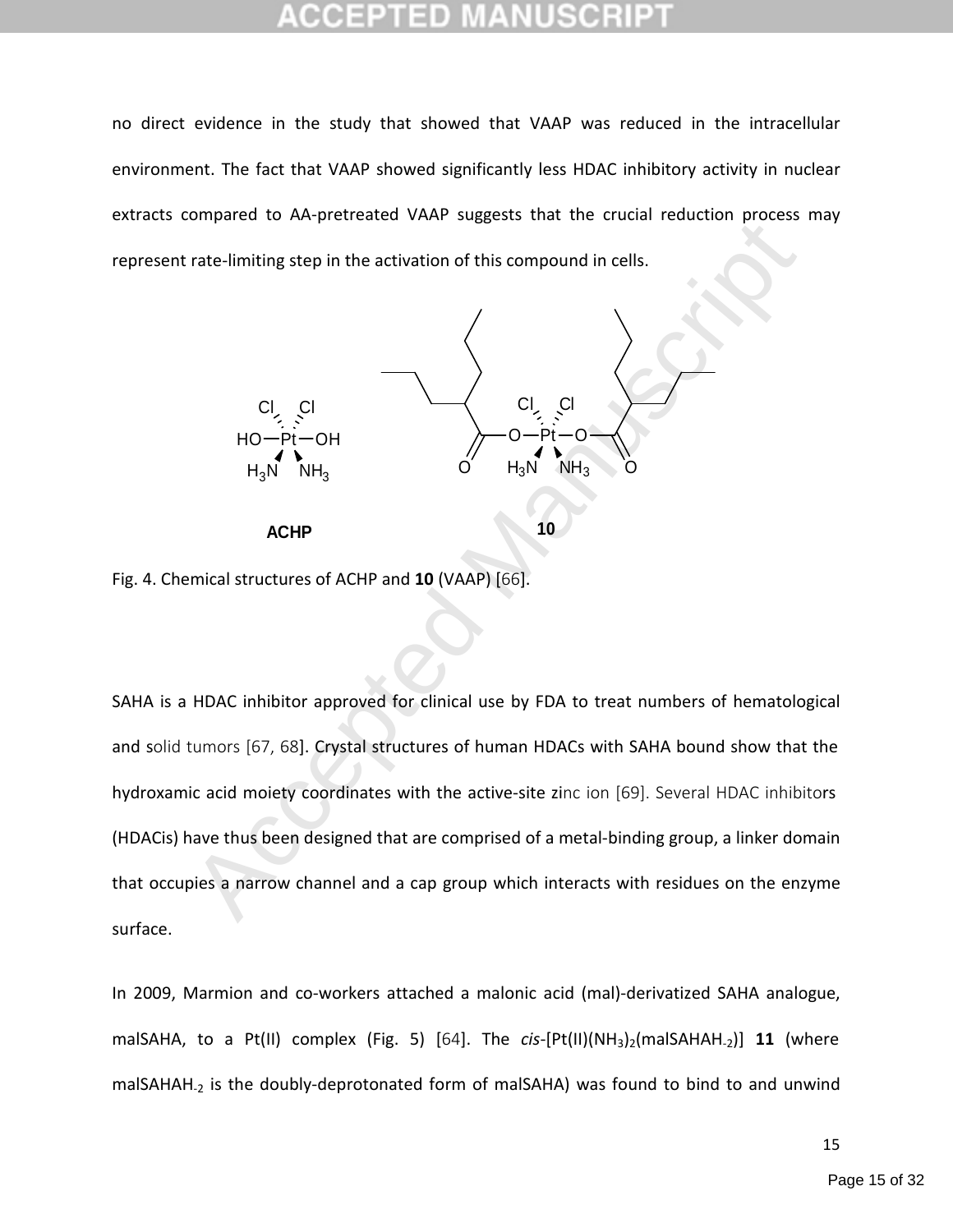The burst and materials intering the acceptance effects of the complements of the complements of the complements of the complements of the complements of the manuscript (NH<sub>3</sub>)<sub>2</sub>(m mallH<sub>2</sub> is the doubly-deprotonated for DNA as determined by electrophoresis in a similar fashion to cisplatin. Moreover, **11** exhibited HDAC1 inhibitory activity at low micromolar concentrations, albeit with reduced potency compared with SAHA and malSAHA. Finally, **11** showed comparable cytotoxicity to cisplatin against the cisplatin-sensitive ovarian cancer cell lines A2780P, but was less towards nontumorigenic, normal human dermal fibroblast cells, NHDF. Additionally, the cis- $[Pt^{II}(NH<sub>3</sub>)<sub>2</sub>(malH<sub>-</sub>]$  $_{2}$ ] (where malH<sub>-2</sub> is the doubly-deprotonated form of mal) was nearly twofold less cytotoxic compared with *cis*-[Pt<sup>II</sup>(NH<sub>3</sub>)<sub>2</sub>(maISAHAH<sub>-2</sub>)], indicating that the incorporation of the maISAHA moiety in **11** enhances cytotoxicity. This study demonstrates that the toxicity of platinum drugs may be potentially reduced by conjugation with bioactive moieties, such as SAHA, that are known to be specific for cancer cells over normal cells.



**11**

Fig. 5. Chemical structure of **11** [70].

Later, Spencer and co-workers designed a novel iron-based SAHA derivative to study the impact of a nonplanar-phenyl bioisostere, the ferrocene unit, on HDAC inhibitory activity (Fig. 6) [71]. The combination of protein-binding ligands with organometallic moieties can explore regions of chemical space unavailable to simple aromatic motifs or alicyclic ring scaffolds. Complex **12**, termed Jay Amin hydroxamic acid (JAHA) was suggested by molecular docking to bind in a similar fashion to SAHA. JAHA formed the archetypal interaction between the hydroxamate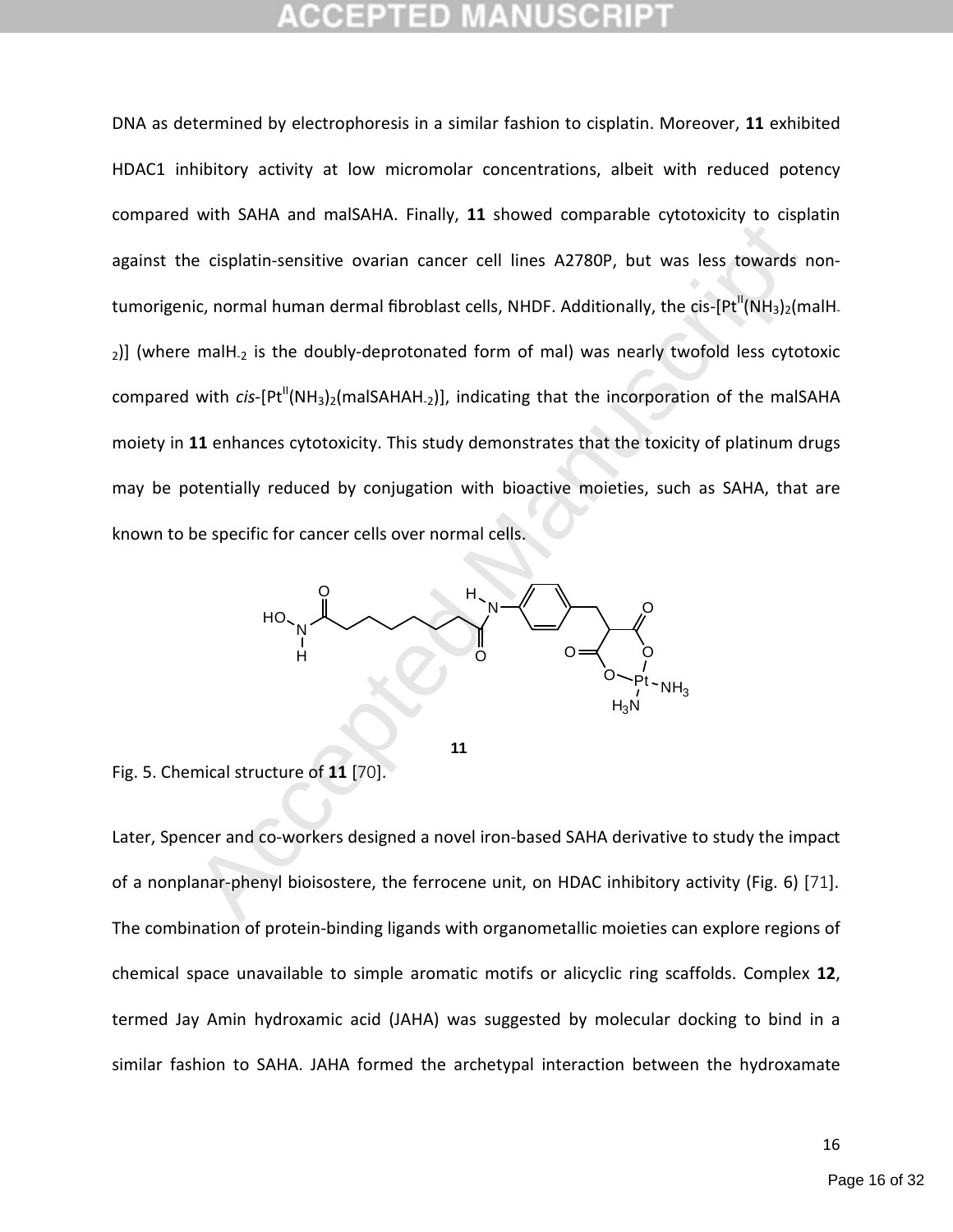moiety and the catalytic zinc ion, as well as a hydrogen bond between the ligand amide group and Asp101. Moreover, the ferrocenyl group of **12** was situated in a shallow pocket formed by Tyr100, Phe152, and Tyr306.

ACs (HDACs 1, 2, 3, and 8) are predominantly nuclear proteins that are ubiquite<br>
in most tissues and cell lines, while class II HDACs (which are further subdivided<br>
containing HDACs 4, 5, 7, and 9, and class IIb, containin Class I HDACs (HDACs 1, 2, 3, and 8) are predominantly nuclear proteins that are ubiquitously expressed in most tissues and cell lines, while class II HDACs (which are further subdivided into class IIa, containing HDACs 4, 5, 7, and 9, and class IIb, containing HDACs 6 and 10) shuttle between the nucleus and the cytosol and may have tissue-specific functions. Early HDAC inhibitors such as SAHA act unselectively, a feature that may be responsible for their adverse side effects. Therefore, research efforts have been devoted towards the elucidation of biological roles played by specific HDACs in cells, as well as the identification of inhibitors that are selective for only a subset of HDAC members [72]. In this study, JAHA **12** and a library of JAHA analogues **13**–**16** were screened for HDAC inhibitory activity against a variety of HDACs. **12** had a similar, broad HDAC inhibitory profile to SAHA. Complex **13**, which contains an extra methylene linker compared with **12**, showed similar inhibition on HDACs 1-3 but was also fourfold more potent against HDAC8 and 10-fold less potent against HDAC6. Complex **15** exhibited the most potent inhibitory activity towards HDACs 1, 2, and 6, while complex **14** showed the highest potency towards HDAC8. Complex **16**, containing a shorter alkyl chain length, displayed poor HDAC inhibition. None of **12**–**16** displayed any significant inhibition of class IIa HDACs. However, these compounds were less toxic to MCF7 breast cancer cells than SAHA, which was attributed to their lower cellular permeability as a result of the ferrocene group. Interestingly, flow cytometry experiments revealed that **14** and **15** promoted both bulk chromatin acetylation (the endogenous substrate of class I HDACs) and the acetylation of α-tubulin (a substrate of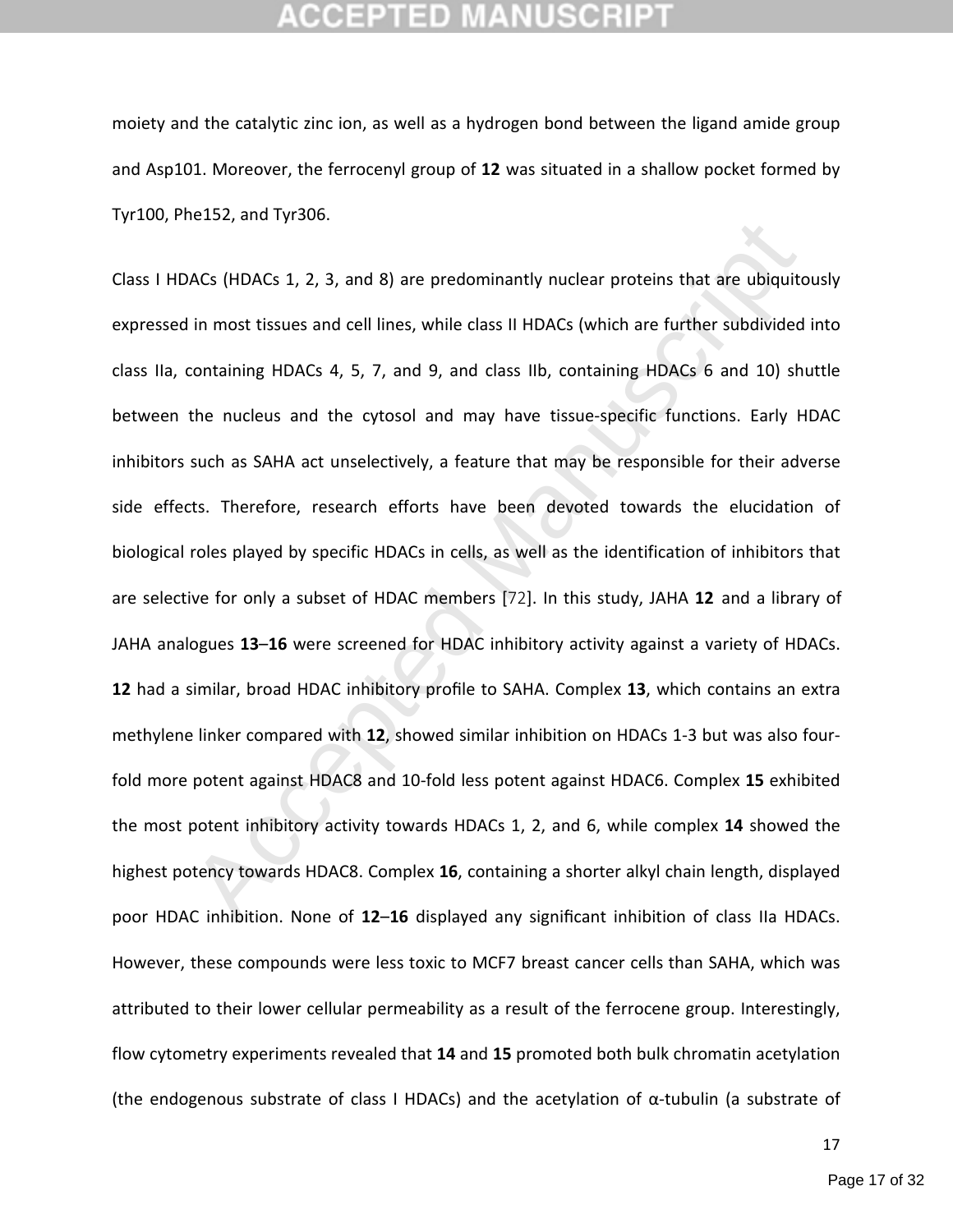HDAC6) with comparable potency to SAHA. This study illustrates that modification of the aryl "cap" of SAHA can be achieved without greatly affecting its HDAC inhibitory activity.



Fig. 6. Chemical structures of JAHA **12** and JAHA analogues **15**–**16** [71].

A photoactivatable platinum(IV)-diazido complex conjugated with suberoyl-bis-hydroxamic acid (SubH) as axial ligands has been recently reported to target genomic DNA and HDACs by K asparkova and co-workers (Fig. 7) [73]. cis,*trans*-[Pt(N<sub>3</sub>)<sub>2</sub>(Sub)<sub>2</sub>( $tBu_2bpy$ )] (where  $tBu_2bpy$  = 4,4'-di-*tert*-butyl-2,2'-bipyridine) **17** could be selectively activated in tumor cells by low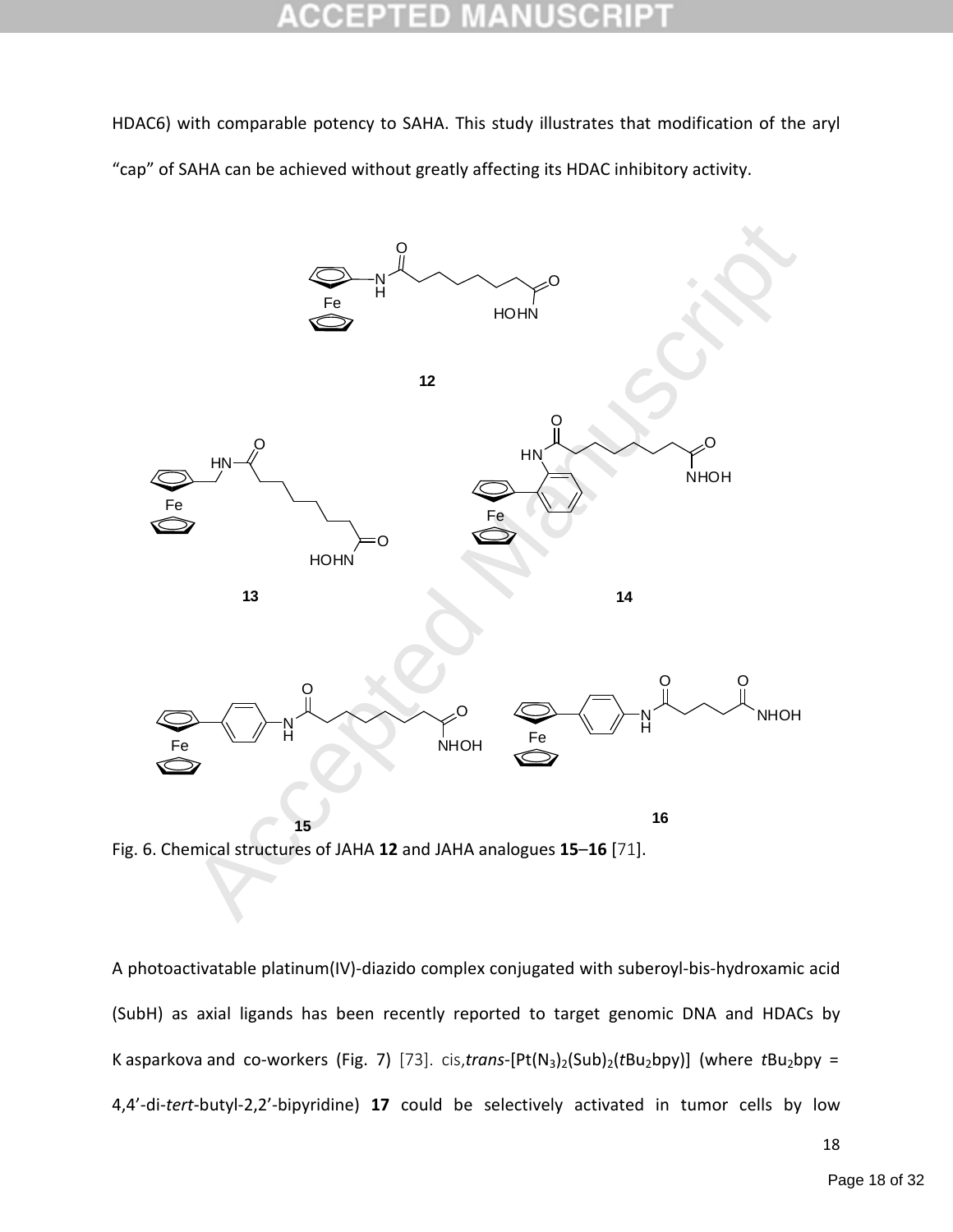intensity ultraviolet (UV) or visible (Vis) irradiation, causing the simultaneous release of the cytotoxic Pt(II) species and the HDAC inhibitor SubH. HDAC activity in human ovarian carcinoma A2780 cells was decreased when the cells irradiated with either UVA or Vis light in the presence of **17**, while the total levels of genome-wide histone H3 acetylation were increased. In addition, the photoactivated complex **17** was more highly toxic to cisplatin-resistant A2780cisR cells than its photoactivatable Pt(IV) analogues containing biologically inactive axial ligands, or the Pt(II) anticancer drug cisplatin. This result was attributed to the ability of **17** to inhibit HDAC activity via SubH, which increases histone acetylation levels and enhances the accessibility of chromatin DNA to damage induced by the platinum moiety.



**17**

Fig. 7. Chemical structure of **17** [73].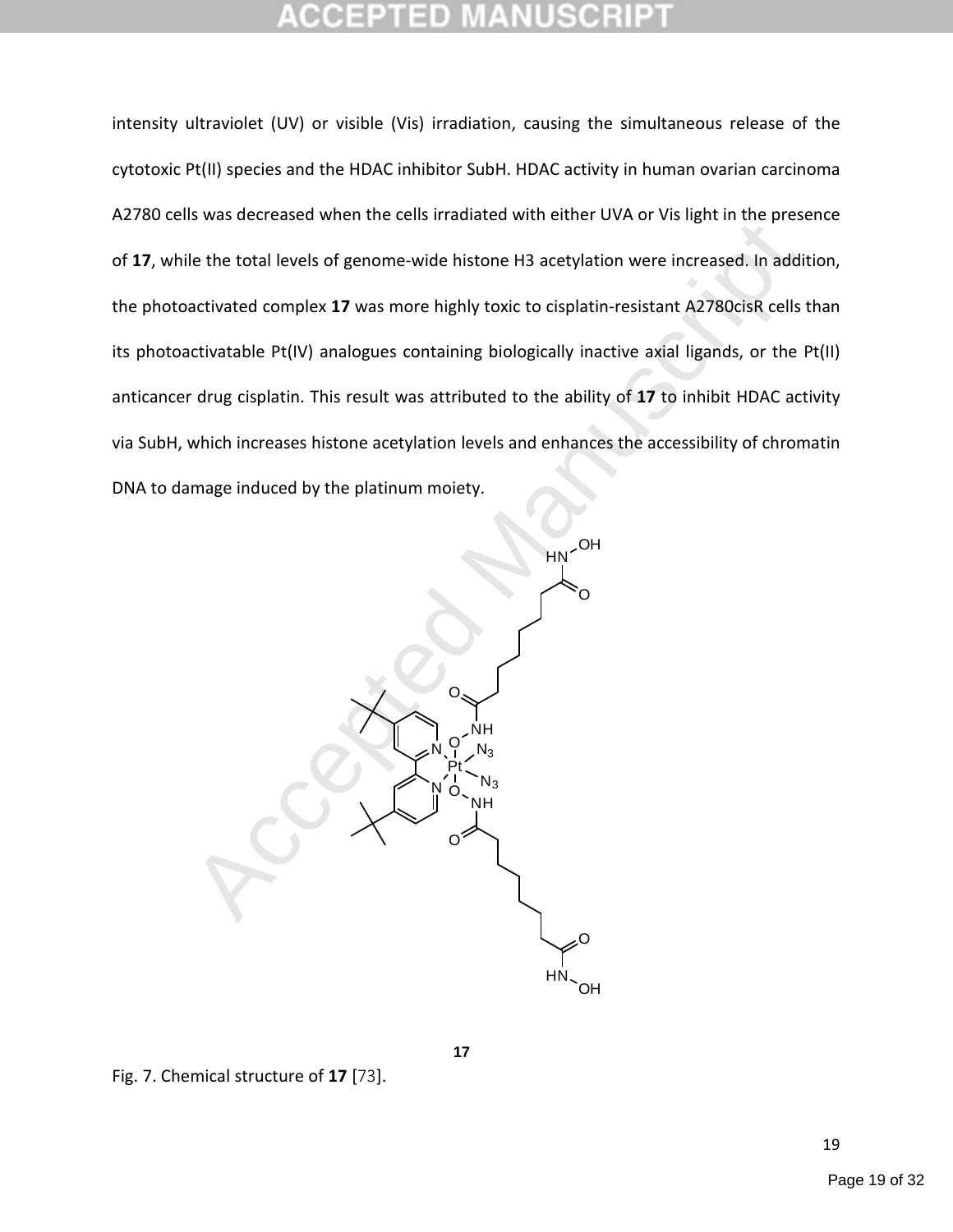# **CCEPTED MANUSCR**

esized by replacing the phenyl (Ph) ring in tamoxifen by  $[Re(CO)_3(Cp-R)]$  (C<br>diene) [74]. Inspired by this concept, Alberto and co-workers reported the synth<br>gical activity of new organometallic analogs of SAHA by replacing t Previous studies had indicated that highly potent selective estrogen receptor inhibitors could be synthesized by replacing the phenyl (Ph) ring in tamoxifen by  $[Re(CO)<sub>3</sub>(Cp-R)]$  (Cp = cyclopentadiene) [74]. Inspired by this concept, Alberto and co-workers reported the synthesis and biological activity of new organometallic analogs of SAHA by replacing the terminal phenyl cap of SAHA with  $[Re(CO)<sub>3</sub>(Cp-R)]$  (Fig. 8) [75]. The antitumor activity of the organometallic HDAC complexes **18**–**20** were then evaluated towards five carcinoma cell lines, MCF7, A431, HeLa, A375 and B16F1 cells. Complexes **18**–**20** were slightly less active compared with SAHA, indicating that the bulkier  $[Re(CO)<sub>3</sub>(Cp)]$  moiety is disfavored over a simple planar Ph ring, possibly as a result of cellular penetration. Moreover, no significant effect on cytotoxicity was observed by altering the position of the amide linker at the Cp. In a more recent approach, Tan, Mao and co-workers have conjugated a SAHA derivative to a Re(I) tricarbonyl complex **21** also bearing a 4,7-diphenyl-1,-10-phenanthroline N^N ligand to generate a phosphorescent HDAC inhibitor that targeted mitochondrial and induced paraptosis [76].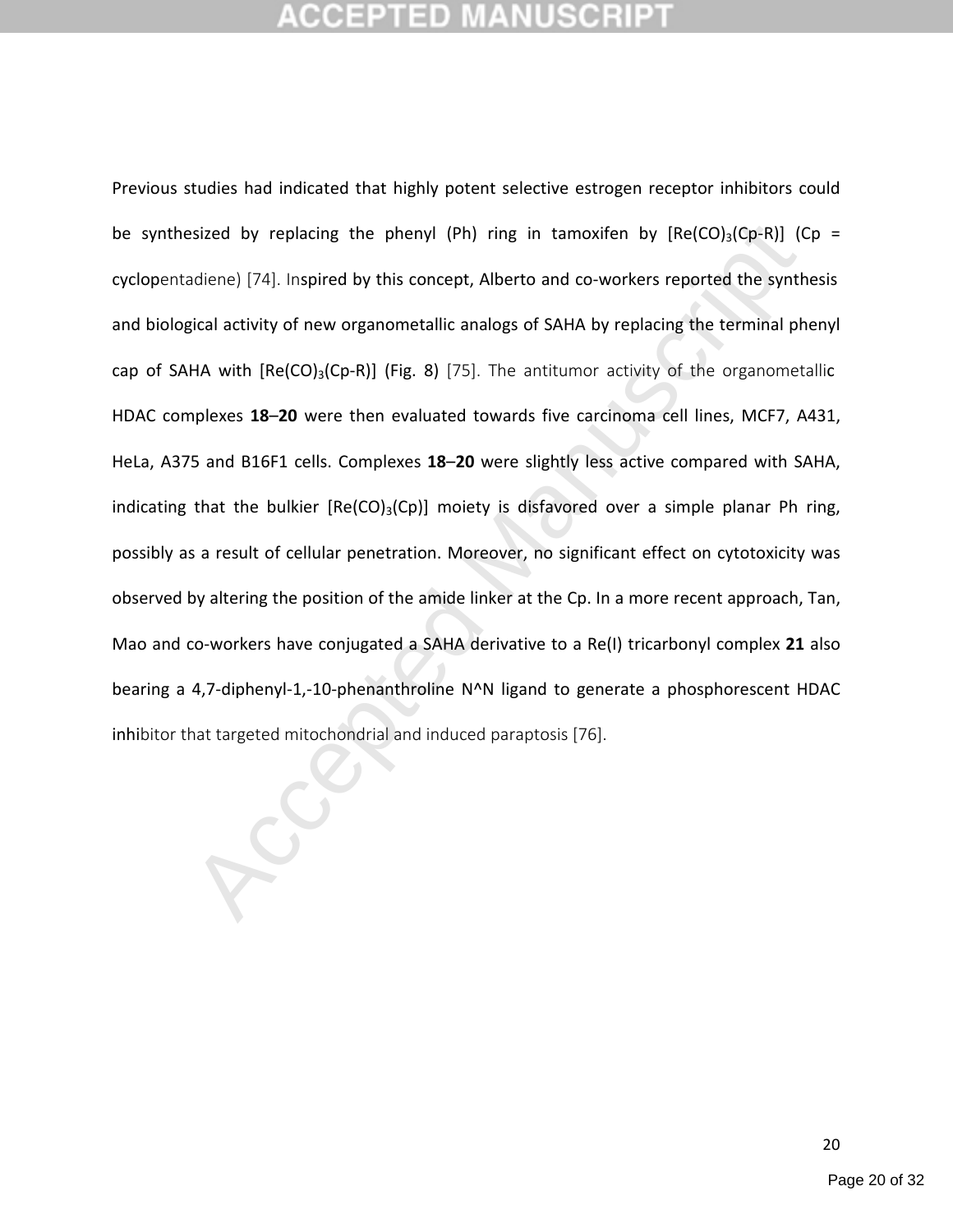

Fig. 8. Chemical structures of **18**–**21** [75, 76]**.**

19<br>
Acco of 0<br>
Acco of 18–21 [75, 76].<br>
Acco of 18–21 [75, 76].<br>
Acco of 18–21 [75, 76].<br>
Acco of 18–21 [75, 76].<br>
<br>
Acco of 18–21 [75, 76].<br>
<br>
Acco of  $\frac{1}{2}$ <br>
<br>
Acco  $\frac{1}{2}$ <br>
<br>
Acco  $\frac{1}{2}$ <br>
<br>
Acco  $\frac{1}{2}$ <br>
<br>
Ac Gold(III) complexes have shown promise as antitumor agents [77, 78]. A novel gold(III) porphyrin analogue [5-hydroxyphenyl-10,15,20-triphenylpor-phyrinato gold(III) chloride)] **22** developed by Yang, Che and co-workers selectively inhibited Wnt/β-catenin signaling through modulating HDAC activities (Fig. 9) [79]. Complex **22** significantly increased DNA fragmentation and apoptosis in MDA-MB-231 cells, and also inactivated Wnt/β-catenin signaling by decreasing the protein levels of β-catenin through transcriptional regulation. **22** was enriched in the nucleoid fractions, where it potently inhibited all class I HDACs, including HDAC1, HDAC2, HDAC3, and HDAC8, with comparable potency to positive control compound trichostatin A (TSA). Furthermore, **22** enhanced the binding of acetylated histone H4 to related Wnt signaling molecules promoters, leading to transcriptional inactivation. Molecular docking studies indicated that **22** interacted with the binding pocket at the surface of HDAC8 with a favorable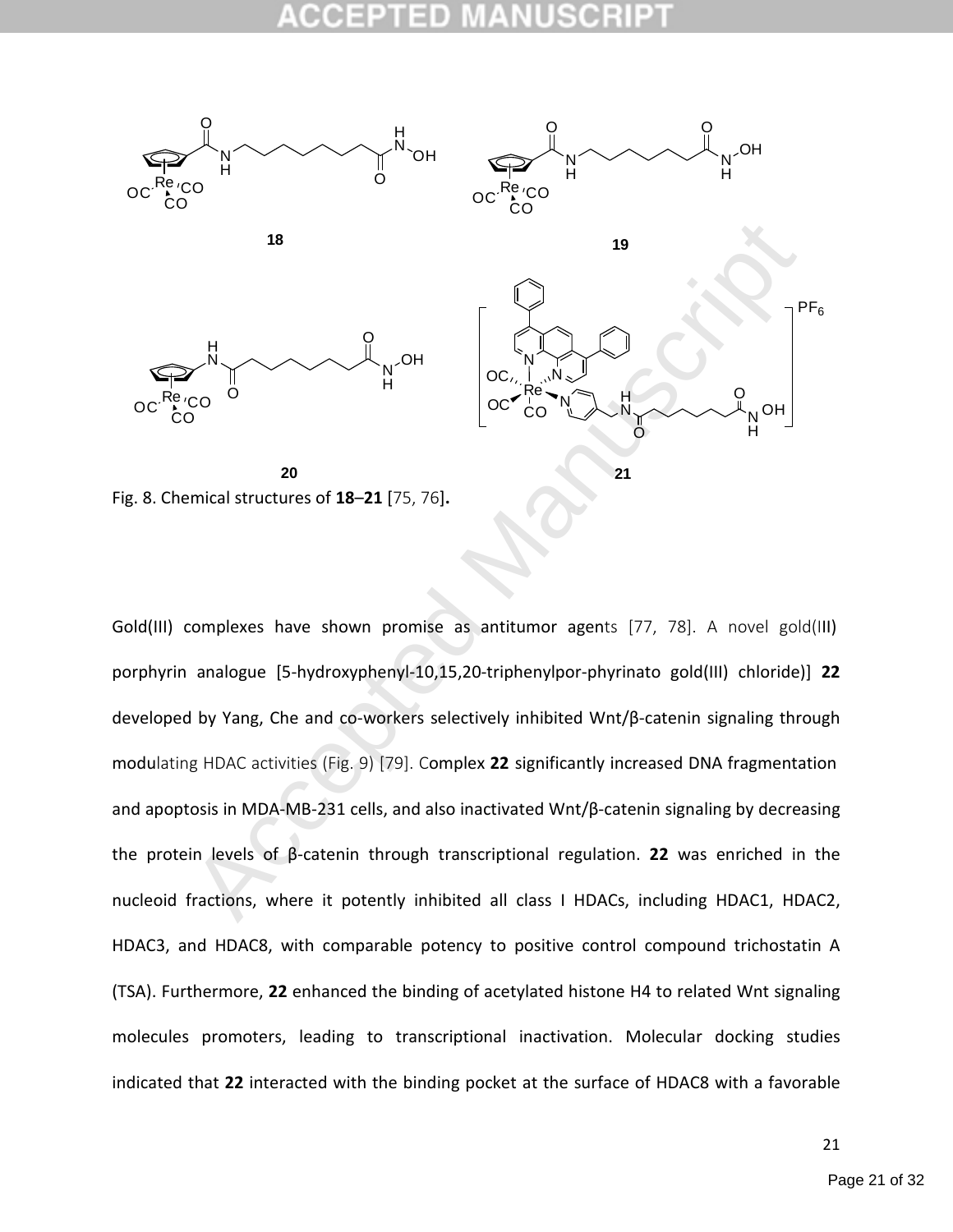binding energy of −9.67 kcal/mol. Finally, **22** attenuated mammary MDA-MB-231 tumor growth in nude mice. This study suggested that gold(III) porphyrins could potentially be developed as HDAC inhibitors with promising *in vivo* anticancer activities.



**22**

Fig. 9. Chemical structure of **22** [79].

### 4.2. BRD4

Bromodomains (BRDs) are protein-interaction modules that recruit chromatin-modifying enzymes to specific sites by recognizing acetylated lysine residues on histone tails [80-82]. In order words, BRDs act as epigenetic 'reader' modules [83]. BRD4, as a member of the bromodomain and extra-terminal domain (BET) family, regulates transcription in postmitotic cells by recruiting the positive transcription elongation factor (P-TEFb) to target promoters in response to extracellular signals [84]. Recently, BRD4 has become a potential target for epigenetic therapy because of its roles on cell cycle progression and sustaining the proliferation of tumor cells [85]. Recently, our group has discovered the first iridium(III)-based, irreversible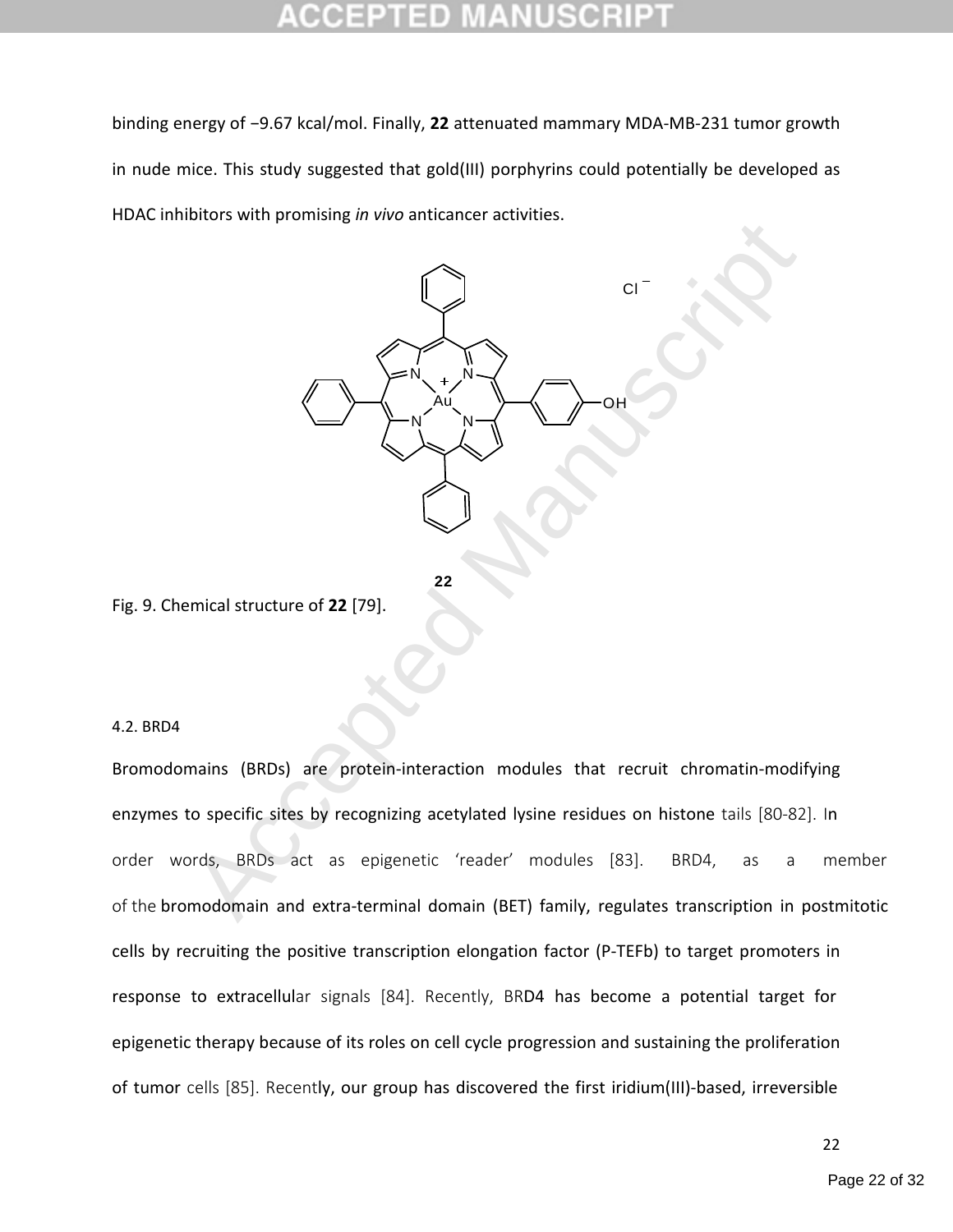Let us a strate in the procent potent included in the determinant of the expression of a period optimize compound 24, containing two 2-phenyl-6-methyl-pyridine C^N ligands and le ligands, which was 10-fold more active than inhibitor of BRD4. Preliminary screening of a diverse set of complexes identified the iridium(III) organometallic compound **23**, possessing two 2-phenylpyridine C^N ligands and two acetonitrile ligands, which inhibited the protein–protein interaction between tetra-acetylated lysine histone 4 peptide (H4AcK4) and BRD4 (Fig. 10) [86]. Structure-based optimization furnished compound **24**, containing two 2-phenyl-6-methyl-pyridine C^N ligands and two acetonitrile ligands, which was 10-fold more active than **23** in the *in vitro* assay and comparably potent to (+)-JQ1, a potent and highly specific inhibitor of the BET BRDs. Electrospray-ionization mass spectrometry analysis indicated that **24** bound irreversibly to BRD4, presumably via coordination to a histidine residue. While the kinetics or sequence of the ligand exchange process were not determined, the ease at which the acetonitrile ligands were replaced by DMSO after incubation in DMSO solution suggests that in an aqueous environment, complex **24** will be hydrolyzed to the corresponding *aquo* complex before reaction with its biomolecular target. Compound **24** also exhibited selectivity for BRD4(1) over BRD4(2). Additionally, **24** was able to suppress transcription of the MYC promoter and the c-*myc* expression both *in vitro* and *in vivo*. Importantly, **24** significantly repressed A375 melanoma xenograft growth *in vivo* without causing visible toxicity to the mice. Microarray analysis revealed that **24** could upregulate the expression of genes involved in the extracellular matrix (ECM) pathway and downregulate the expression of genes related to the VEGF signaling pathway, which was attributed to the attenuation in BRD4-directed transcriptional activity *in vivo.*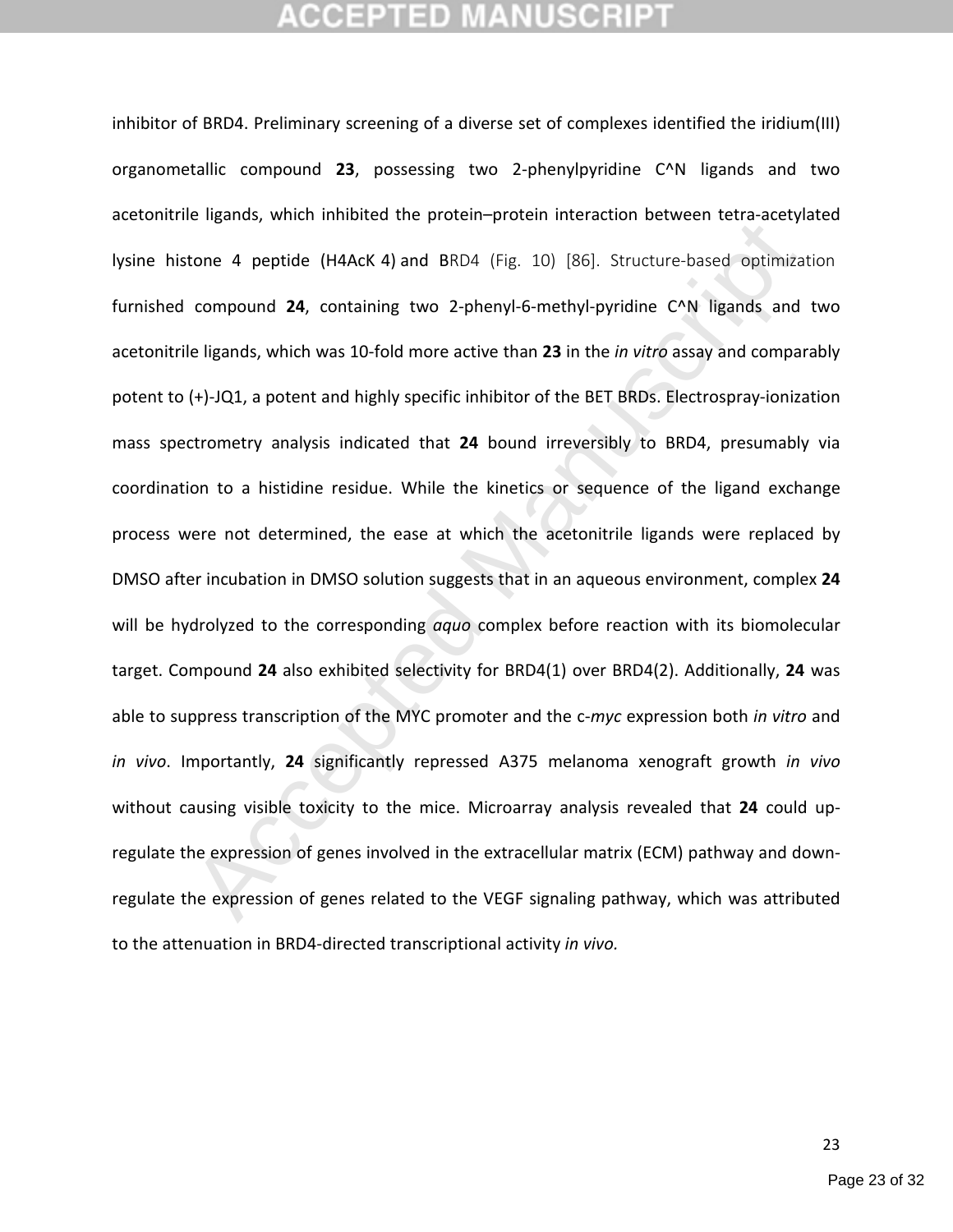



**24**



### 4.3. JMJD2

Accepted Manuscript Lysine methylation has substantial roles in chromatin dynamics [87]. Changes in the regulation of histone lysine methylation have been linked to the dysregulation of histone lysine methyltransferases or demethylases [88, 89]. JMJD (Jumonji C domain-containing) proteins, the second family of histone demethylases requiring  $Fe^{2+}$ ,  $O_2$ , and 2-oxoglutarate to function, have been considered as candidate oncogenes for tumor formation [90]. The JMJD2 proteins, composed of members JMJD2A-E, are one of the largest and most extensively studied JMJD subfamilies [91]. Recently, our group have identified a kinetically-inert organometallic compound  $[Ir(piq)<sub>2</sub>(dmoby)](PF<sub>6</sub>)$  (where piq = 1-phenylisoquinoline and dmobpy = 4,4'dimethoxy-2,2'-bipyridine) **24** as a potential epigenetic modulator through its inhibition of JMJD2 activity (Fig. 11) [91]. Compound 25 inhibited the activity of JMJD2D with an IC<sub>50</sub> value of 15 µM, as revealed by a decrease of the demethylation of a trimethylated peptide substrate, histone H3 trimethyl lys9 (H3K9me3). Besides JMJD2D, compound **25** also inhibited JMJD2A, JMJD2B, JMJD2C, and JMJD2E, **25** at 50 µM. Notably, **25** electively inhibited JMJD2 activity over other Jumonji domain-containing proteins including JMJD3 or JARID, as well as HDACs. Moreover, **25** potently blocked the trimethylation of the *p21* promoter on H3K9me3 and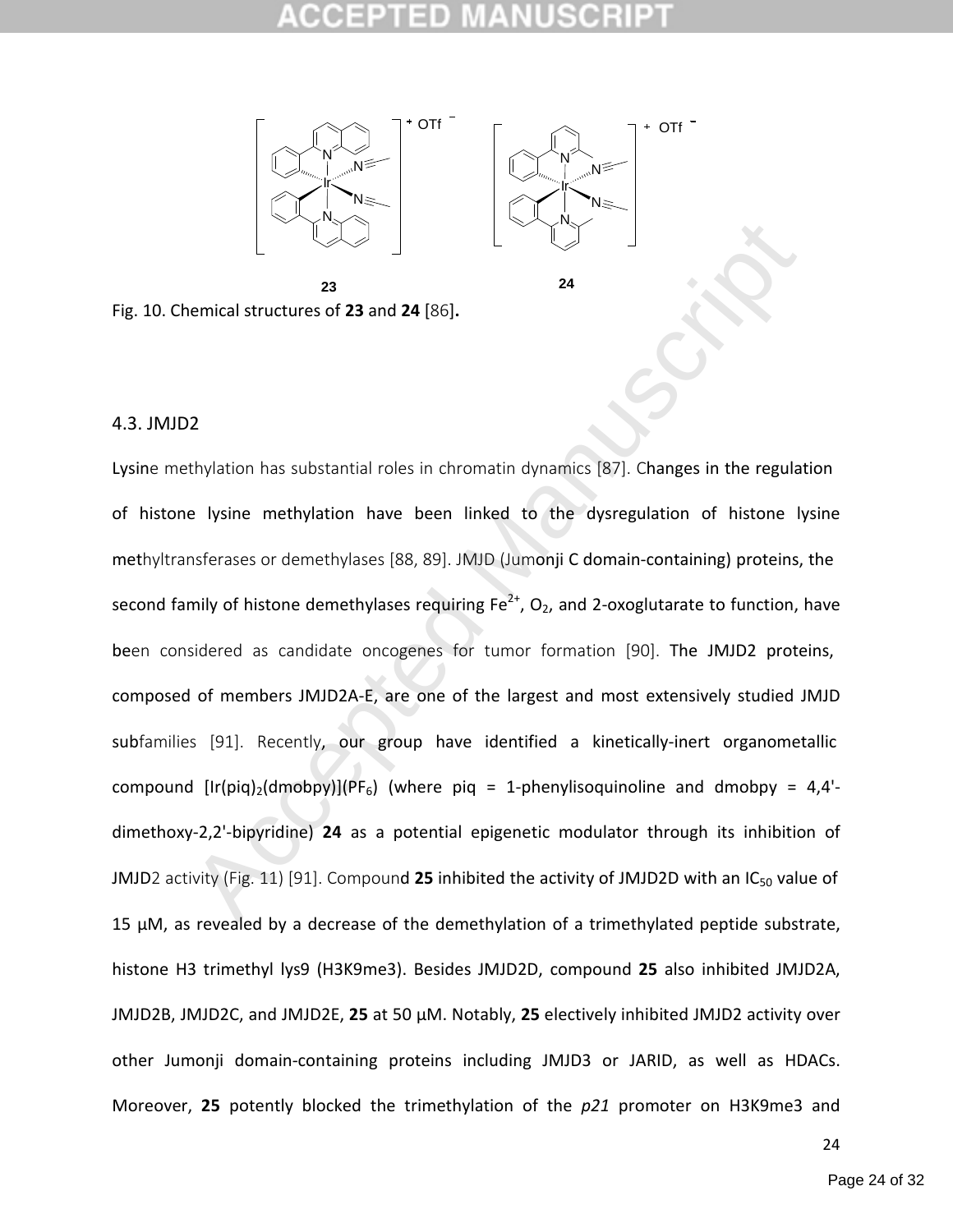disrupted the interaction of JMJD2D-H3K9me3 in human lung cancer A549 cells. Finally, **25** suppressed cancer cell progression and induced cancer cell apoptosis with  $IC_{50}$  values of about 0.15 µM. This study suggests that iridium(III) complexes could potentially be developed as epigenetic modulators through their ability to inhibit JMJD2 activity. However, the precise mechanism of action of this complex was not determined.



Fig. 11. Chemical structure of **25** [91].

### 5. Conclusion

The state of this complex was not determined.<br>
The state of this complex was not determined.<br>
The fight of this complex was not determined.<br>
The fight of this complex was not determined.<br>
The fight of this complex was not While many new compounds are highly successful during *in vitro* and preclinical studies, half of all drug candidates that enter clinical trials fail due to problems such as poor bioavailability, low efficacy and severe side effects. In this context, coordination of a drug to a metal complex can greatly improve aqueous solubility, passive cellular uptake and absorption, or nuclear localization [92-94]. In addition, the metal complex can itself be biologically active. A number of the examples in this review have conjugated a known epigenetic-modulating drug to a metal complex scaffold, which acts as a chaperone. For example, Tang, Shen and co-workers have incorporated VA, a HDAC inhibitor, into a Pt(IV) scaffold [66]. The reduction of the Pt(IV) prodrug VAAP inside the cell releases both VA and the cytotoxic Pt(II) moiety, leading to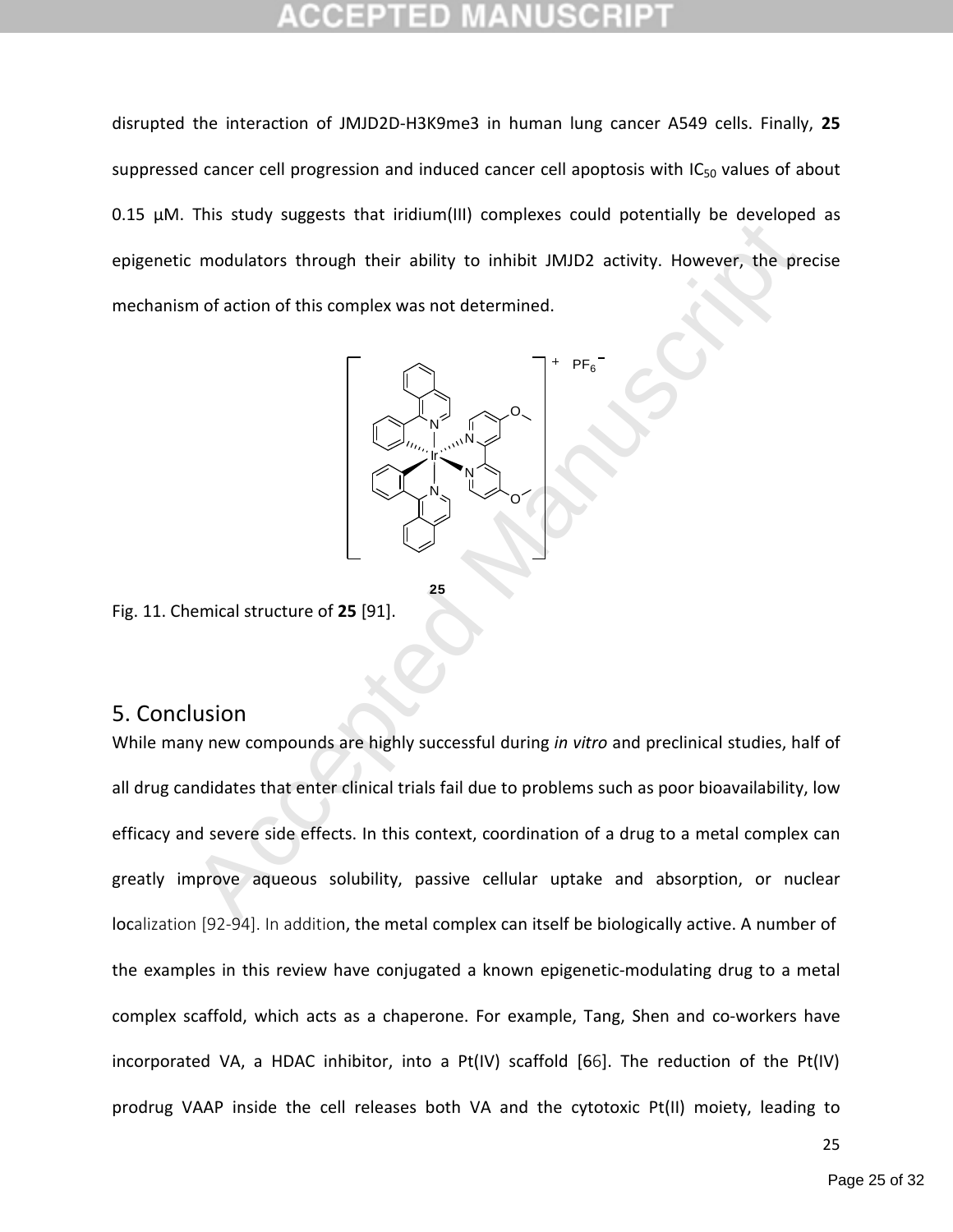or are substitute to minister complex was circled Tor Botoglech decrings in and<br>as employed by Marmion and co-workers, who grafted a SAHA analogue onto a I<br>core [70]. Such dual-action drugs may be more effective than the o simultaneous DNA damage and the impairment of DNA repair. Notably, VAAP was more potent than both cisplatin as well as the isolated metal complex and ligands, demonstrating that the assembly of the subunits into an intact complex was critical for biological activity. A similar principle was employed by Marmion and co-workers, who grafted a SAHA analogue onto a Pt(II) diammine core [70]. Such dual-action drugs may be more effective than the original parent drug(s), and may also be able to circumvent existing drug resistance mechanisms and/or achieve greater selectivity for cancer cells over normal cells. However, one drawback of the hybrid approach is that the attachment of bioactive ligands to metal scaffolds makes it more difficult to modulate the toxicity of the components, as it would be possible for combination therapies. Moreover, synthetic difficulties may restrict the types of ligands and metal scaffolds that can be conjugated together to form hybrid compounds.

Besides drug-metal complex conjugates, other metal complexes appear to directly target protein via either covalent or non-covalent modes of action. For example, RAPTA-C, a promising antimetastasis compound whose precise mechanism of action has not yet been fully elucidated, was recently shown by Davey and co-workers to bind to histone proteins at three different sites [48]. Notably, that study also showcased the fact that selectivity of a particular metal complex class for molecular targets (e.g. histones or DNA) can be switched simply by replacement of one ligand for another. The iridium(III) *solvato* complexes developed by our group also selectively and covalently interact with BRD4 in order to exert their epigenetic modulatory effects [86]. Kinetically-inert metal complexes, such as the JMJD2-inihbiting iridium(III) compound developed by our group, represent another means of inhibitor epigenetic modifying enzymes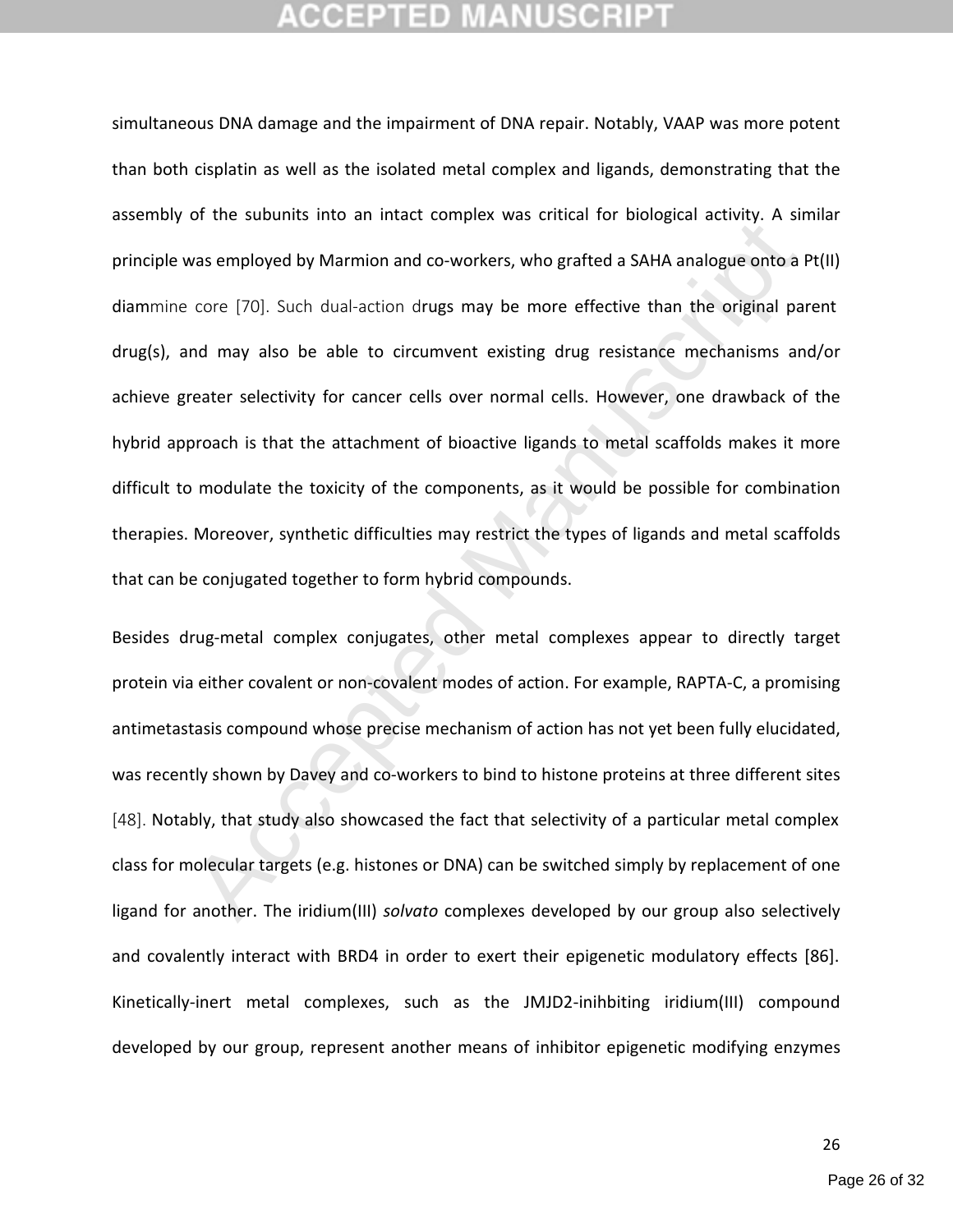## GEPTED

[91]. A summary of the targets and mechanisms of the inorganic epigenetic modulators highlighted in this review is presented in Table 1.

he future, we envision that as biochemical and cellular investigations into epiger<br>continue to progress, additional epigenetic molecular targets may be unveiled<br>tentially be targeted by metal complexes. Indeed, we have hig Towards the future, we envision that as biochemical and cellular investigations into epigenetic regulation continue to progress, additional epigenetic molecular targets may be unveiled that could potentially be targeted by metal complexes. Indeed, we have highlighted recent mechanistic investigations into existing metal-containing drug candidates, such as RAED-C, RAPTA-C and KP-1019 that reveal that those compounds may be targeting epigenetic proteins in order to exert their antiproliferative activity. However, despite the promising preliminary studies that we have described here, more work needs to be done in order to further progress the field of inorganic epigenetic modulators. One key issue that has to be addressed is selectivity. Given that many of these complexes interact with biomolecules covalently, the unwanted binding of metal complexes to cellular machinery should be avoided as much as possible. Possible strategies include the prodrug approach discussed above, where Pt(IV) species are reduced to bioactive Pt(II) within the cell, or perhaps a photoactivatable release mechanism such as the SubH-linked Pt(II) complex described by Kasparkova and co-workers. An alternative mechanism for achieving selectivity may be in the use of kinetically-inert metal complexes, for which the group of Meggers has convincingly shown can display tremendous selectivity for target kinases despite using purely non-covalent interactions [18, 95, 96]. However, only one kinetically-inert epigenetic modulator (the JMJD2-inhibiting iridium(III) complex) appears to have been reported so far. Additionally, given that the ultimate goal of these compounds is human therapy, we encourage researchers to test their candidate complexes in *in vivo* animal models to ascertain whether or not the *in vitro* activities of the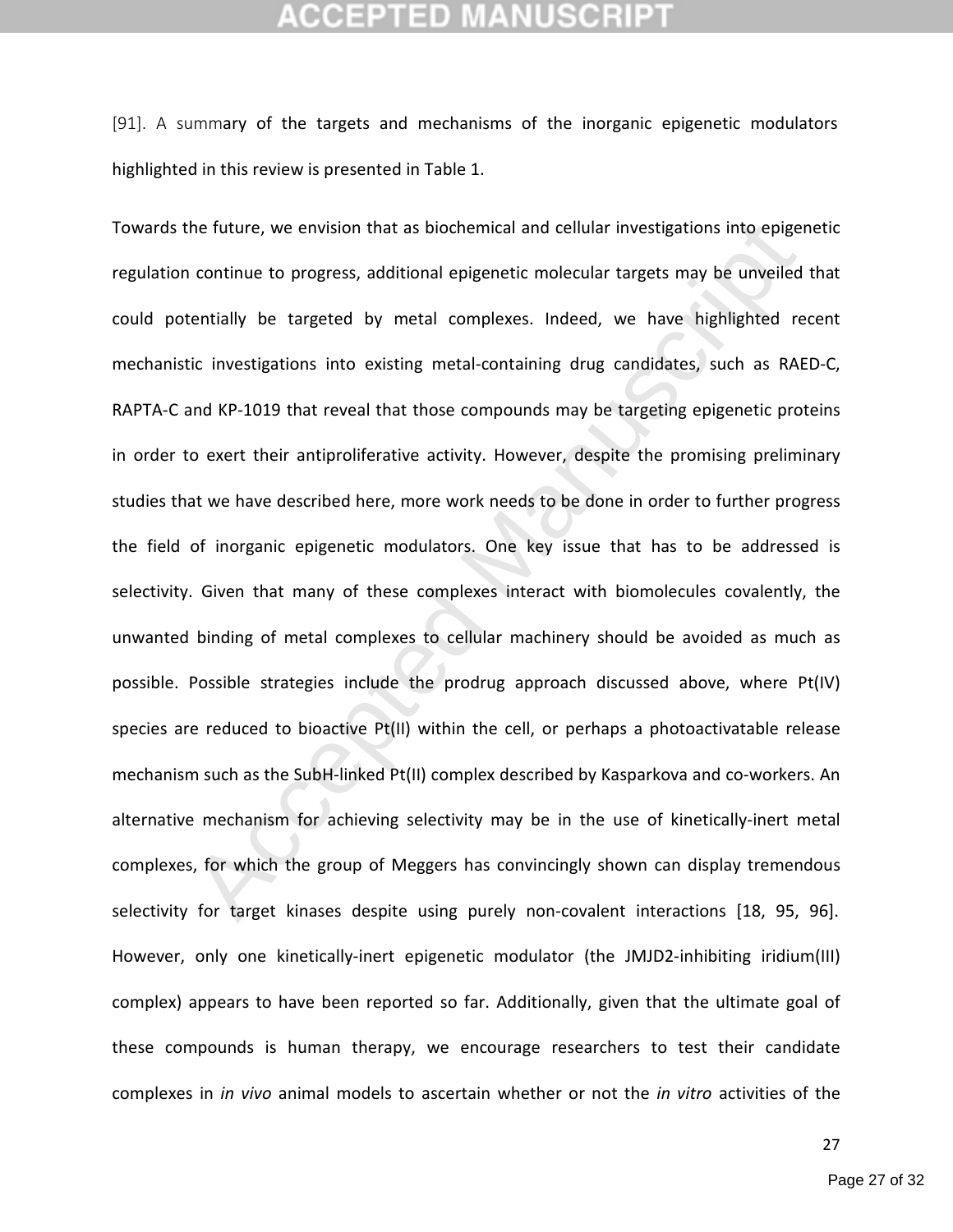compounds can be reproduced in a more complicated system. Finally, although no metal-based compound developed *a priori* as an epigenetic modulator has yet been approved for clinical use, we note that some metal-based compounds that have already entered human clinical trials, such as KP1019, or are progressing towards clinical trials, such as RAPTA-C, were found to act against epigenetic targets only after their anti-cancer activities were well-known. Therefore, it may well be possible that existing metal-based compounds in clinical use may actually also target epigenetic regulation as a potential mechanism of action. Given the promising studies that have been reported in the last few years, we are hopeful that it is only a matter of time before the first metal-based epidrug will be approved for clinical use.

|                                                                                                                              | such as KP1019, or are progressing towards clinical trials, such as RAPTA-C, were found to a   |                                                                                                                                                                                                       |                                    |           |  |  |  |  |
|------------------------------------------------------------------------------------------------------------------------------|------------------------------------------------------------------------------------------------|-------------------------------------------------------------------------------------------------------------------------------------------------------------------------------------------------------|------------------------------------|-----------|--|--|--|--|
|                                                                                                                              | against epigenetic targets only after their anti-cancer activities were well-known. Therefore, |                                                                                                                                                                                                       |                                    |           |  |  |  |  |
| may well be possible that existing metal-based compounds in clinical use may actually als                                    |                                                                                                |                                                                                                                                                                                                       |                                    |           |  |  |  |  |
| target epigenetic regulation as a potential mechanism of action. Given the promising studio                                  |                                                                                                |                                                                                                                                                                                                       |                                    |           |  |  |  |  |
|                                                                                                                              |                                                                                                | that have been reported in the last few years, we are hopeful that it is only a matter of tim                                                                                                         |                                    |           |  |  |  |  |
|                                                                                                                              |                                                                                                | before the first metal-based epidrug will be approved for clinical use.                                                                                                                               |                                    |           |  |  |  |  |
|                                                                                                                              |                                                                                                |                                                                                                                                                                                                       |                                    |           |  |  |  |  |
| Table 1. Transition metal-based epigenetic modulators, their targets and mechanisms, ar<br>efficacy against types of cancer. |                                                                                                |                                                                                                                                                                                                       |                                    |           |  |  |  |  |
| <b>Complex</b>                                                                                                               |                                                                                                |                                                                                                                                                                                                       |                                    |           |  |  |  |  |
|                                                                                                                              | <b>Target</b>                                                                                  | <b>Mechanisms</b>                                                                                                                                                                                     | <b>Efficacy against</b>            | Reference |  |  |  |  |
| Ruthenium(II)<br>and osmium(II)<br>$1A-6B$                                                                                   | Histone<br>proteins                                                                            | Forms adducts with histone residues at<br>the histone dimer-dimer and dimer-<br>tetramer interfaces                                                                                                   | Colon, ovarian<br>and lung cancers | 40        |  |  |  |  |
| 7 (RAPTA-C)                                                                                                                  | Histone<br>proteins                                                                            | Reacts with nucleosome core particle at<br>three sites of specific adduct formation<br>that entail bivalent coordination to<br>glutamate, histidine and lysine side<br>chains of the histone proteins | Ovarian cancer                     | 42        |  |  |  |  |
| 8 (RAED-C)                                                                                                                   | Histone<br>proteins and<br><b>DNA</b>                                                          | Reacts with the nucleosome core<br>particle at histone glutamate and<br>targets the DNA of chromatin                                                                                                  | Ovarian cancer                     | 42, 43    |  |  |  |  |

|  |                                   |  |  | Table 1. Transition metal-based epigenetic modulators, their targets and mechanisms, and |  |
|--|-----------------------------------|--|--|------------------------------------------------------------------------------------------|--|
|  | efficacy against types of cancer. |  |  |                                                                                          |  |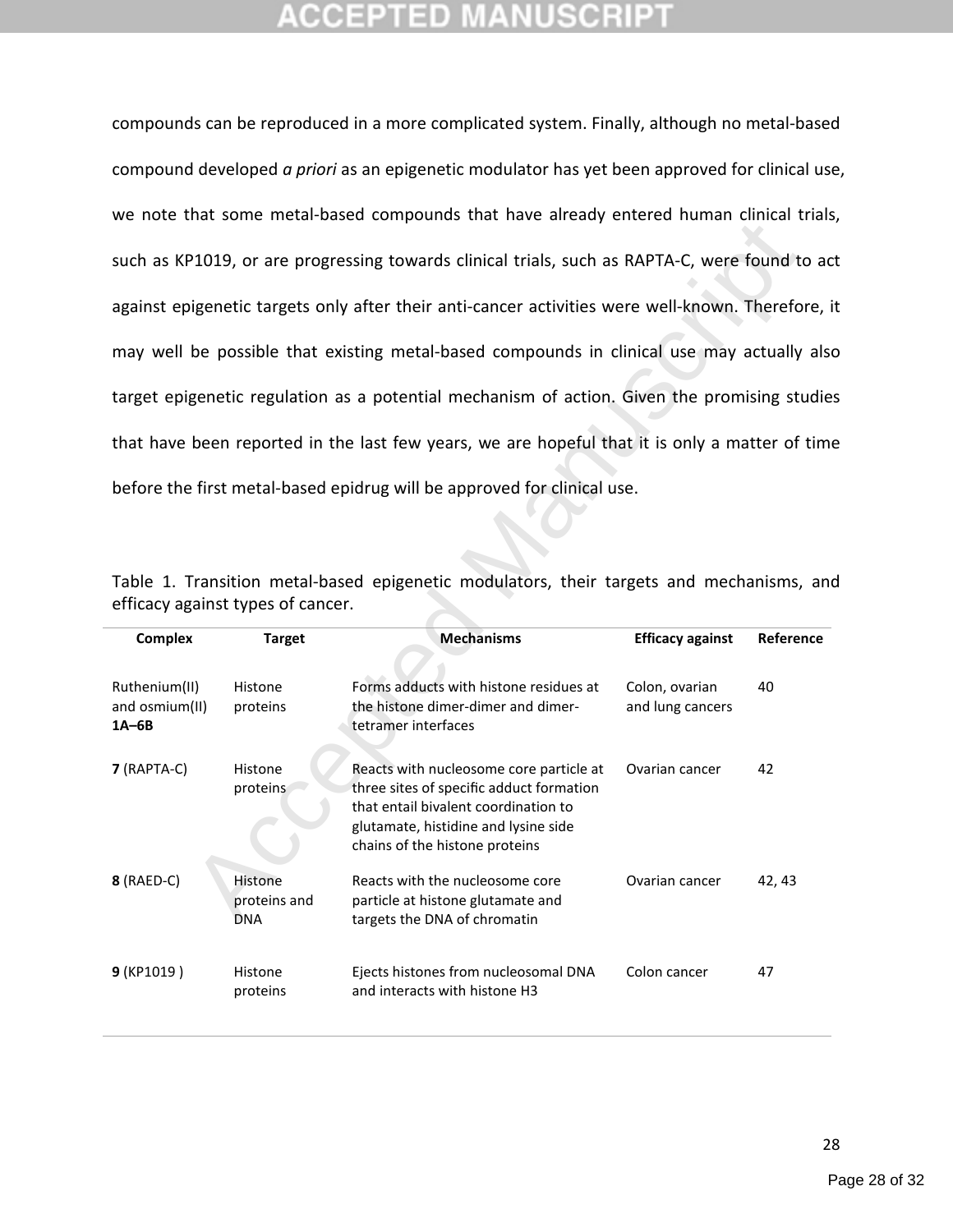# **ACCEPTED MANUSCRIP**

| 10 (VAAP)                          | HDAC and DNA            | VA ligand is released from 10 and<br>inhibits HDAC activity, loosens<br>histone-DNA interactions and facilitates<br>the binding of Pt(II) to DNA                                                             | Lung, breast,<br>ovarian and liver<br>cancers              | 60    |
|------------------------------------|-------------------------|--------------------------------------------------------------------------------------------------------------------------------------------------------------------------------------------------------------|------------------------------------------------------------|-------|
| 11                                 | HDAC1 and<br><b>DNA</b> | Inhibits HDAC1 activity and delivers the<br>DNA-binding Pt(II) to DNA                                                                                                                                        | Ovarian cancer                                             | 64    |
| JAHA 12 and<br>analogues 13-<br>16 | <b>HDACs</b>            | JAHA forms the archetypal interaction<br>between the hydroxamate moiety and<br>the catalytic zinc ion, as well as a<br>hydrogen bond between the amide<br>moiety of the ligand and Asp101 in<br><b>HDACs</b> | <b>Breast cancer</b>                                       | 65    |
| 17                                 | <b>HDAC and DNA</b>     | SubH ligand is released from 17 and<br>Inhibits HDAC activity, which increases<br>histone acetylation levels and enhances<br>the accessibility of chromatin DNA to<br>damage induced by the platinum moiety  | Ovarian cancer                                             | 67    |
| $18 - 21$                          | <b>HDAC</b>             | Inhibits HDAC activity                                                                                                                                                                                       | Melanoma,<br>breast,<br>epidermoid and<br>cervical cancers | 69,70 |
| 22                                 | Class I HDACs           | Selectively inhibits Wnt/β-catenin<br>signaling through modulating HDAC<br>activities                                                                                                                        | <b>Breast cancer</b>                                       | 73    |
| 23 and 24                          | BRD4                    | Inhibits the protein-protein interaction<br>between tetra-acetylated lysine histone<br>4 peptide (H4AcK4) and BRD4                                                                                           | Melanoma                                                   | 80    |
| 25                                 | JMJD2                   | Selectively inhibits JMJD2 activity over<br>other Jumonji domain-containing<br>proteins including JMJD3 or JARID, as<br>well as HDACs                                                                        | Lung cancer                                                | 85    |
|                                    |                         |                                                                                                                                                                                                              |                                                            |       |

### Acknowledgements

This work is supported by Hong Kong Baptist University (FRG2/14-15/004), the Health and Medical Research Fund (HMRF/13121482 and HMRF/14130522), the Research Grants Council (HKBU/201811, HKBU/204612 and HKBU/201913), the French National Research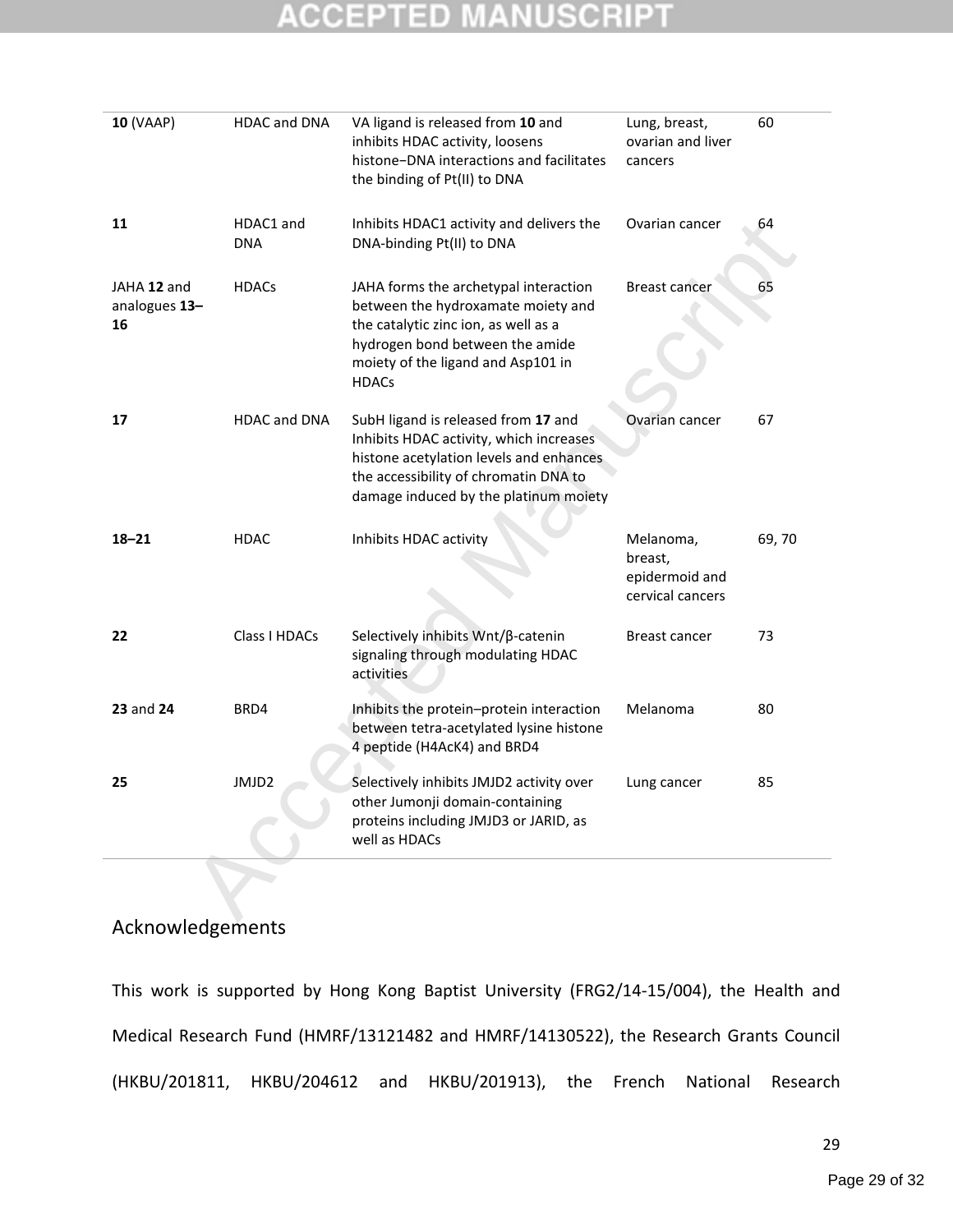Agency/Research Grants Council Joint Research Scheme (A-HKBU201/12), National Natural

Science Foundation of China (21575121), Guangdong Province Natural Science Foundation

(2015A030313816), Hong Kong Baptist University Century Club Sponsorship Scheme 2015,

Interdisciplinary Research Matching Scheme (RC-IRMS/14-15/06), Inter-institutional

Collaborative Research Scheme (RC-ICRS/15-16/02A), the Science and Technology Development

Fund, Macao SAR (103/2012/A3), the University of Macau (MYRG091(Y3-L2)-ICMS12-LCH,

MYRG2015-00137-ICMS-QRCM, MRG023/LCH/2013/ICMS and MRG044/LCH/2015/ICMS).

### References

[1] C.H. Leung, S. Lin, H.J. Zhong, D.L. Ma, Chem. Sci. 6 (2015) 871-884.

[2] D.L. Ma, D.S.H. Chan, C.H. Leung, Acc. Chem. Res. 47 (2014) 3614-3631.

[3] D.J. Hayne, S. Lim, P.S. Donnelly, Chem. Soc. Rev. 43 (2014) 6701-6715.

[4] M.R. Gill, J.A. Thomas, Chem. Soc. Rev. 41 (2012) 3179-3192.

[5] M. Frezza, S. Hindo, D. Chen, A. Davenport, S. Schmitt, D. Tomco, QP. Dou, Curr. Pharm. Des. 16 (2010) 1813-1825.

[6] C.H. Leung, H.Z. He, L.J. Liu, M.D. Wang, D.S.H. Chan, D.L. Ma, Coord. Chem. Rev. 257 (2013) 3139-3151.

[7] K.L Haas, K.J. Franz, Chem. Rev. 109 (2009) 4921-4960.

[8] D.L. Ma, LJ. Liu, K.H. Leung, Y.T. Chen, H.J. Zhong, D.S.H. Chan, H.M.D. Wang, C.H. Leung, Angew. Chem. Int. Ed. 53 (2014) 9178-9182.

[9] C.H. Leung, H.J. Zhong, H. Yang, Z. Cheng, D.S.H. Chan, V.P.Y. Ma, R. Abagyan, C.Y. Wong, D.L Ma, Angew. Chem. Int. Ed. 51 (2012) 9010-9014.

0515006, nong kong equals onterlary centary club sponsorsing survine 2<br>
ilinary Research Matching Scheme (RC-IRMS/14-15/06), Inter-institutive<br>
Research Scheme (RC-ICRS/15-16/02A), the Science and Technology Developn<br>
cao [10] P. Wang, C.H. Leung, D.L. Ma, R.W.Y. Sun, S.C. Yan, QS. Chen, C.M. Che, Angew. Chem. Int. Ed. 50 (2011) 2554-2558.

[ 11] D.L. Ma, H.Z. He, K.H. Leung, H.J. Zhong, D.S.H. Chan, C.H. Leung, Chem. Soc. Rev. 42 (2013) 3427-3440.

[12] M.H. Lim, S.J. Lippard, Acc. Chem. Res. 40 (2007) 41-51.

[13] L.H. Lu, D.S.H. Chan, D.W.J. Kwong, H.Z. He, C.H. Leung, D.L. Ma, Chem. Sci. 5 (2014) 4561-4568.

[14] K.H. Leung, H.Z. He, B.Y. He, H.J. Zhong, S. Lin, Y.T. Wang, D.L. Ma, C.H. Leung, Chem. Sci. 6 (2015) 2166-2171.

[ 15] S. Lin, W. Gao, Z.R. Tian, C. Yang, L.H. Lu, J.L. Mergny, C.H. Leung, D.L Ma, Chem. Sci. 6 (2015) 4284-4290.

[16] J.J. Wilson, S.J. Lippard, Chem. Rev. 114 (2014) 4470-4495.

[17] Z. Liu, P.J. Sadler, Acc. Chem. Res. 47 (2014) 1174-1185.

[18] M. Dorr, E. Meggers, Curr. Opin. Chem. Biol. 19 (2014) 76-81.

[19] Y. Geldmacher, M. Oleszak, W.S. Sheldrick, Inorg. Chim. Acta 393 (2012) 84-102.

[20] C.M. Che, R.W.Y. Sun, Chem. Commun. 47 (2011) 9554-9560.

[21] G. Gasser, N. Metzler-Nolte, Curr. Opin. Chem. Biol. 16 (2012) 84-91.

[22] C.G. Hartinger, N. Metzler-Nolte, P.J. Dyson, Organometallics 31 (2012) 5677-5685.

[23] G. Gasser, I. Ott, N. Metzler-Nolte, J. Med. Chem. 54 (2011) 3-25.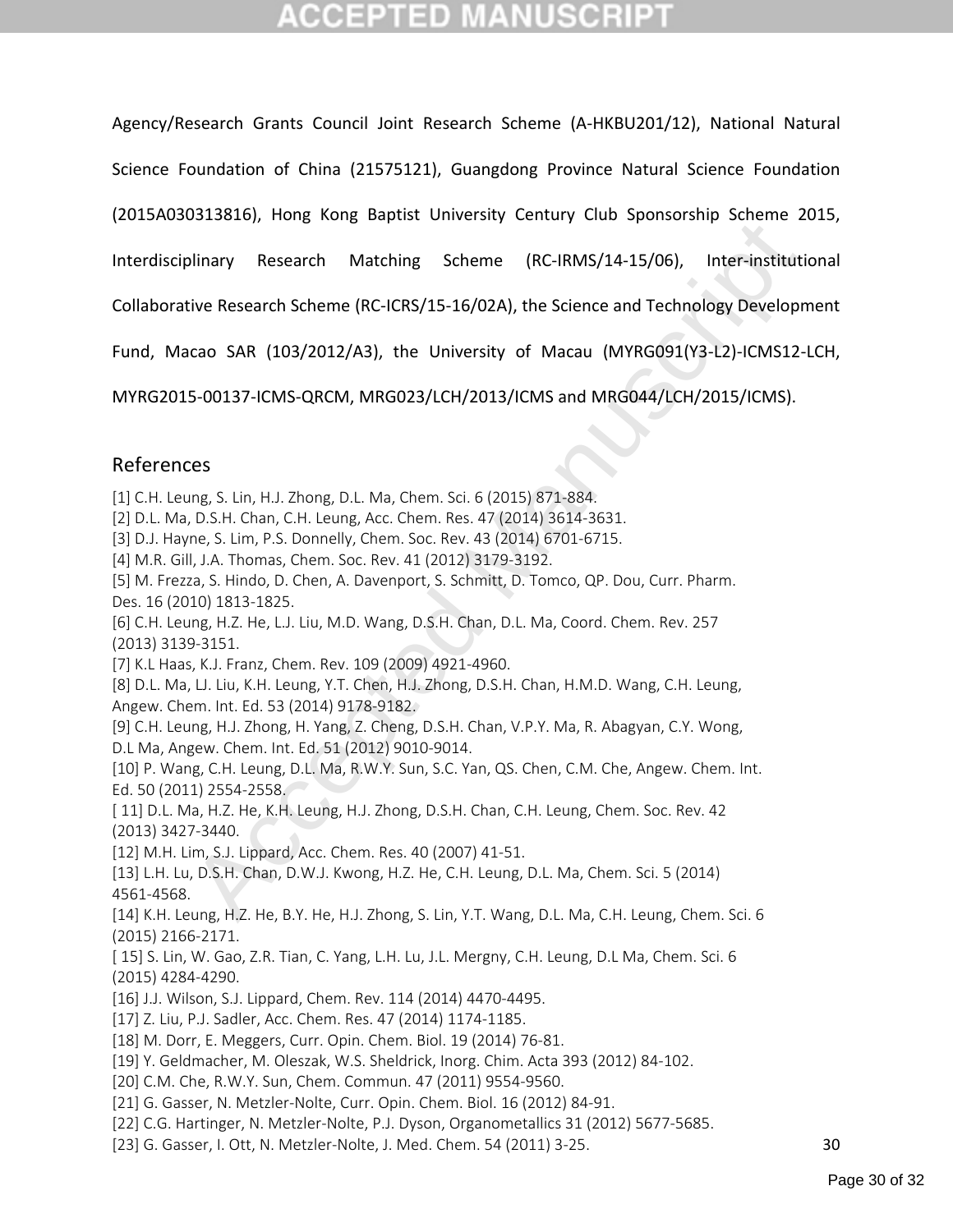[24] A.C. Komor, J.K. Barton, Chem. Commun. 49 (2013) 3617-3630.

[25] C.M. Clavel, E. Paunescu, P. Nowak-Sliwinska, P.J. Dyson, Chem. Sci. 5 (2014) 1097-1101.

[26] A.K. Renfrew, Metallomics 6 (2014) 1324-1335.

[27] T. Gianferrara, I. Bratsos, E. Alessio, Dalton Trans. (2009) 7588-7598. [28] A.J. Bannister, T.

Kouzarides, Cell Res. 21 (2011) 381-395.

[29] M.A. Dawson, T. Kouzarides, Cell 150 (2012) 12-27.

[30] P. Hunter, Embo Rep. 16 (2015) 276-279.

[31] M. Ivanov, I. Barragan, M. Ingelman-Sundberg, Trends Pharmacol. Sci. 35 (2014) 384-396.

[32] C.H. Arrowsmith, C. Bountra, P.V. Fish, K. Lee, M. Schapira, Nat. Rev. Drug Discov. 11 (2012) 384-400.

[33] Z.D. Smith, A. Meissner, Nat. Rev. Genet. 14 (2013) 204-220.

[34] S.B. Baylin, P.A. Jones, Nat. Rev. Cancer 11 (2011) 726-734.

[35] D.E. Handy, R. Castro, J. Loscalzo, Circulation 123 (2011) 2145-2156.

[36] W.H. Qjn, P. Wolf, N. Liu, S. Link, M. Smets, F. La Mastra, I. Forne, G. Pichler, D. Hori, K. Fellinger, F.

Spada, J.M. Bonapace, A. Imhof, H. Harz, H. Leonhardt, Cell Res. 25 (2015) 911-929.

[37] J.S. Lee, E. Smith, A. Shilatifard, Cell 142 (2010) 682-685.

[38] J.C. Rice, C.D. Allis, Curr. Opin. Cell Biol. 13 (2001) 263-273.

[39] C. Choudhary, B.T. Weinert, Y. Nishida, E. Verdin, M. Mann, Nat. Rev. Mo!. Cell Biol. 15 (2014) 536-550.

[40] R. Fatima, V.S. Akhade, D. Pal, S. Rao, Mol. Cell Ther. 3 (2015) 5-23. [41] J.E. Wilusz, H. Sunwoo, D.L. Spector, Genes Dev. 23 (2009) 1494-1504.

[42] D. Rodenhiser, M. Mann, Can. Med. Assoc.]. 174 (2006) 341-348.

[43] G. Egger, G.N. Liang, A. Aparicio, P.A. Jones, Nature 429 (2004) 457-463.

[44] E.M. Bertino, G.A. Otterson, Expert Opin. Investig. Drugs 20 (2011) 1151-1158.

[45] N. Muhammad, Z.J. Guo, Curr. Opin. Chem. Biol. 19 (2014) 144-153.

[46] S.M. Meier, M. Hanif, Z. Adhireksan, V. Pichler, M. Novak, E. Jirkovsky, M.A. Jakupec, V.B. Arion, C.A. Davey, B.K. Keppler, C.G. Hartinger, Chem. Sci. 4 (2013) 1837-1846.

[47] D.P. Matthews, JR. Mccarthy, J.P. Whitten, P.R. Kastner, C.L Barney, F.N. Marshall, M.A. Ertel, T. Burkhard, P.J. Shea, T. Kariya,J. Med. Chem. 33 (1990) 317-327.

rrowsmith, C. Bountra, P.V. Fish, K. Lee, M. Schapira, Nat. Rev. Drog Discov. 11 (2012) 384-<br>nith, A. Meisenc, Nat. Rev. Genet. 14 (2013) 204-220.<br>plin, A. Meisenc, Nat. Rev. Genet. 14 (2013) 204-220.<br>plin, P.A. Jones, Nat [48] Z. Adhireksan, G.E. Davey, P. Campomanes, M. Groessl, C.M. Clavel, H.J. Yu, A.A. Nazarov, C.H.F. Yeo, W.H. Ang, P. Droge, U. Rothlisberger, P.J. Dyson, C.A. Davey, Nat. Commun. 5 (2014).

[49] B. Wu, M.S. Ong, M. Groessl, Z. Adhireksan, C.G. Hartinger, P.J. Dyson, C.A. Davey, Chem. Eur. J. 17 (2011) 3562-3566.

[50] G. Sava, A. Bergamo, Int. J. Oncol. 17 (2000) 353-365.

[51] S.K. Stevens, A.P. Strehle, R.L. Miller, S.H. Gammons, K.J. Hoffman, J.T. McCarty, M.E. Miller, L.K. Stultz, P.K. Hanson, Mol. Pharmacol. 83 (2013) 225-234.

[52] P. Heffeter, K. Bock, B. Atil, M.A.R. Hoda, W. Korner, C. Bartel, U.Jungwirth, B.K. Keppler, M. Micksche, W. Berger, G. Koellensperger, J. Biol. Inorg. Chem. 15 (2010) 737-748.

[53] V. Singh, G.K. Azad, P. Mandal, M.A. Reddy, R.S. Tomar, FEBS Lett. 588 (2014) 1044-1052.

[54] H. Wurtele, G.S. Kaiser,]. Baca!, E. St-Hilaire, E.H. Lee, S. Tsao,]. Dorn, P. Maddox, M. Lisby, P. Pasero,

A. Verreault, Mol. Cell. Biol. 32 (2012) 154-172. [55] N. Pabla, Z. Dong, Kidney Int. 73 (2008) 994-1007.

[56] N.J. Wheate, S. Walker, G.E. Craig, R. Oun, Dalton Trans. 39 (2010) 8113-8127. [57] A. Nemirovski, Y.

Kasherman, Y. Tzaraf, D. Gibson, J. Med. Chem. 50 (2007) 5554-5556.

[58] M.D. Hall, T.W. Hambley, Coord. Chem. Rev. 232 (2002) 49-67.

[59] P.C.A. Bruijnincx, P.J. Sadler, Curr. Opin. Chem. Biol. 12 (2008) 197-206.

[60] M. Galanski, M.A.Jakupec, B.K. Keppler, Curr. Med. Chem. 12 (2005) 2075-2094.

[61] H. Choy, C. Park, M. Yao, Clin. Cancer Res. 14 (2008) 1633-1638.

[62] O.H. Kramer, P. Zhu, H.P. Ostendorff, M. Golebiewski, J. Tiefenbach, M.A. Peters, B. Brill, B. Groner, I. Bach, T. Heinzel, M. Gottlicher, EMBO J. 22 (2003) 3411- 3420.

[63] M. Gottlicher, S. Minucci, P. Zhu, O.H. Kramer, A. Schimpf, S. Giavara, J.P. Sleeman, F. Lo Coco, C.

Nervi, P.G. Pelicci, T. Heinzel, EMBO J. 20 (2001) 6969-6978.

[64] A. Duenas-Gonzalez, M. Candelaria, C. Perez-Plascencia, E. Perez-Cardenas, E. de Ia Cruz-Hernandez, L.A. Herrera, Cancer Treat. Rev. 34 (2008) 206-222.